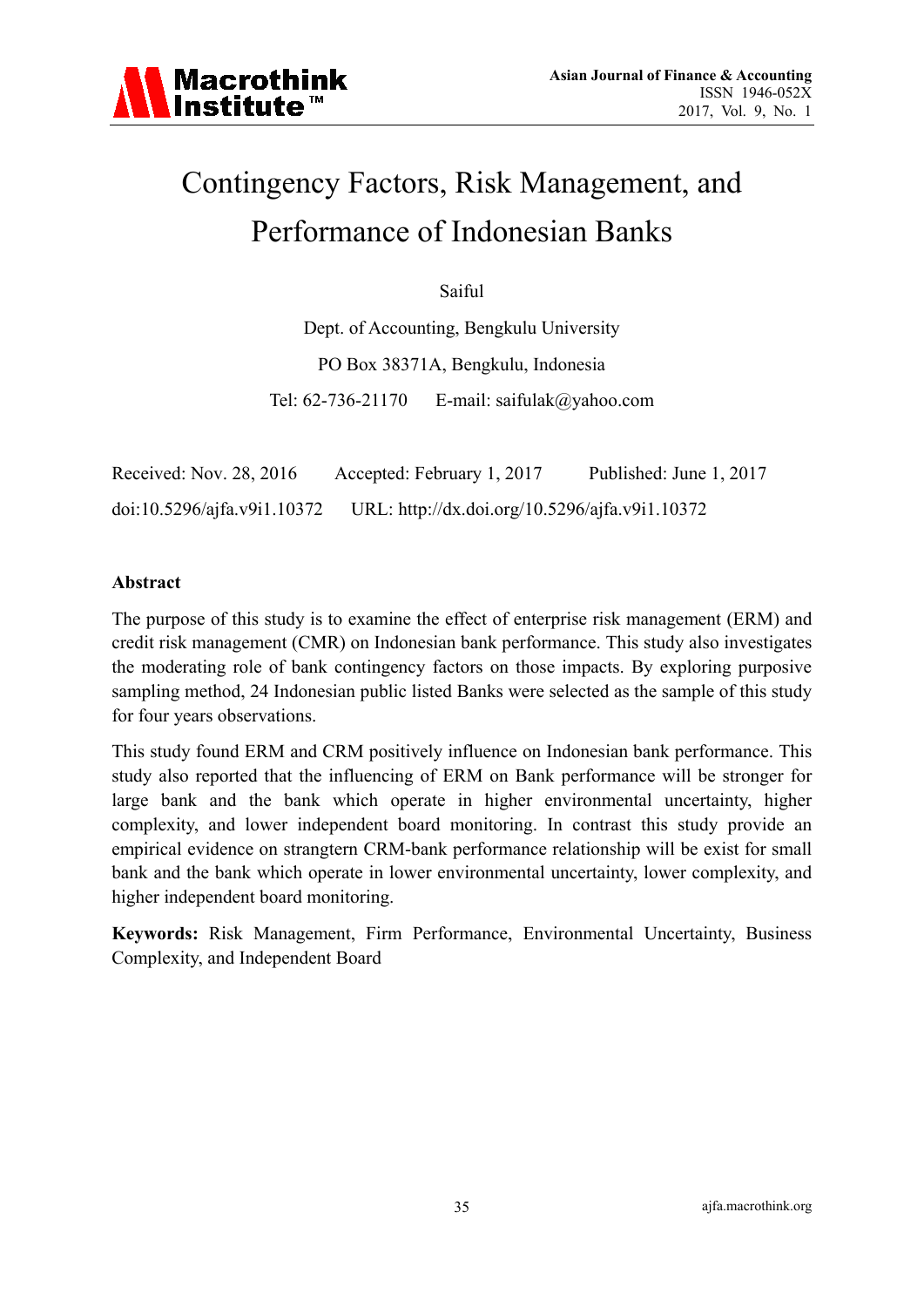

## **1. Introduction**

Banks play a very important role in creating economic growth in both developed and developing countries. In order to achieve those objectives. banks must continuously be able to maintain the stability of their financial performance. However, it is not easy for banks to continuously report their superior performance in along time because of highly competitive business environment. The bank currently facing various risks that may affect the achievement of the bank's performance. For example, some of Indonesia top ten banks highlighted decline net profit in 2015 including the Bank Negara Indonesia (BNI), Panin Bank, and Bank Danamon. Its indicates there is not easy for Indonesian banks to maintain sustanability of their higher performance because of various risks.

Fraser and Kolari (2001) concluded that banking industries deal with credit, country, market, interest rate, liquidity, operational, legal and reputation risk. In addition Basel Committee on Banking Supervision (2000) define credit risk as the potential failing of banks borrower orcounter party to meet its obligations. Moreover, the committe highlighted that banks face credit risk sourced from loan and other various financial instruments, including acceptances, interbank transactions, trade financing foreign exchange transactions, financial futures, swaps, bonds, equities, options, and in the extension of commitments and guarantees, and the settlement of transaction. Thoses risks would have a negative impact on the bank's performance. Since the bank facing a variety of potential risks throughout the bank's operations, management must be able to implement an effective risk management to control and manage risk. Banks' managers should consider the best way to reduce risks. Gordon *et al*.(2009) describe management in any industries including banking must view and manage risk as firm fundamental concern based on a holistic perspective known as enterprise risk management (ERM) in addition Pagach and Warr (2011) state that ERM is a strategy that holistically evaluate and manage the risks. However, for banking industries credit risk should be given greater attention in risk management compared to other risks. Therefore, banks' managers should implement a holistic risk management (ERM) as well as specific credit risk management (CRM) principles

Some previous studies highlighted that the implementation of ERM provide the postive impact to firm performance (e.g. Barton *et al*., 2002 & Liebenberg & Hoyt, 2003). Furthermore, Beasley *et al*. (2005) found that ERM promote the better operational performance. In addition, Miccolis and Shah (2000), Lam (2001), Meulbroek (2002) indicate that ERM can reduce the volatility of stock prices, reduced capital costs, increase efficiency, and create synergies. However, Rafika (2012) and Fitrianti (2013) found that ERM positively impact on firm value, and Gordon, *et.al* (2009) found the strengtern influencing of enterprise risk management on firm performance companies defend on the companies and environmental conditions.

In another persepective, banks should also focus on mitigating credit risk as inherent risk in their business activities through implementation CRM. Bank for International Settlements (Basel Committee on Banking Supervision, 2000) describes the credit risk as a potential lending or counter party will fail in repayment obligations. Credit risk is the greatest risk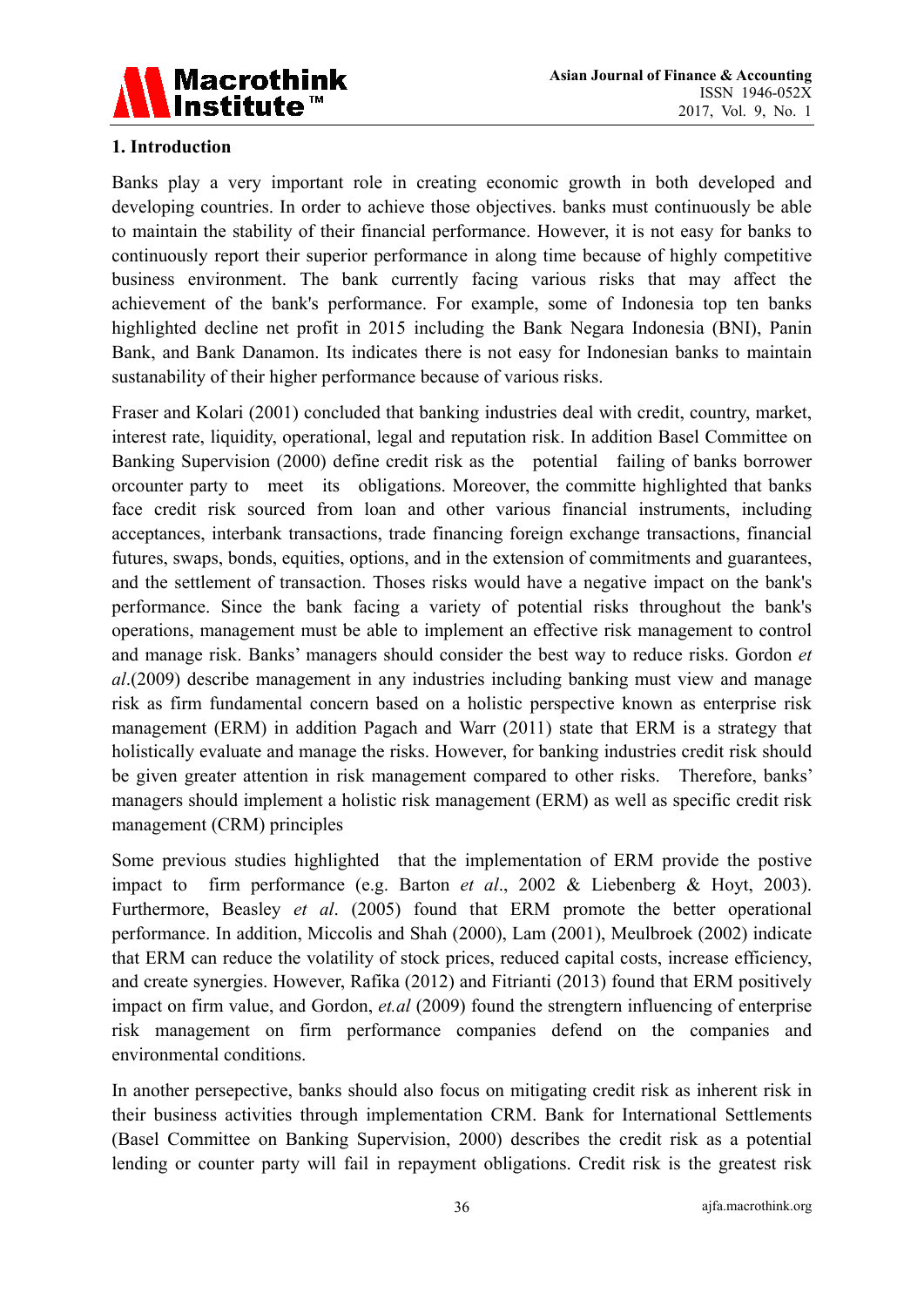

faced by commercial banks and a major cause of failure (Fraser & Kolari. 2001; Angerer 2004).

The effective management of credit risk is a critical component of a comprehensive approach to risk management and essential to the long-term success banks. Al Shatti (2015) found that CRM which proxied by non performing loan ratio (NPL) positively effect on the performance of the Jordan commercial.banks In contrast, Poudel (2012 reported the negative relationship between CRM and financial performance of Nepal commercial banks. Ruth (2013) found the negatively relationship between CRM and firm performance, and independent board moderate that relationship.

Abiola (2014) found a positive (unusual) relationship between Non–performing loans (NPL) and bank's profitability. Its means the better credit risk management will be followed by lower bank performance. Adeusi, Akeke, Adebisi and Oladunjoye (2013) concluded that NPL is not effected on banks performance. Fan and Yijun (2014) found that there is a negative relationship between NPL and ROE and between NPL and ROA. However, the findings on year by year analysis demonstrate a fluctuating relationship between those variables dependent on the contigency factors such economic crisis.Kurawa and Garba (2014) provide additional evidence on a positive relationship between NPL and ROA Poudel (2012) found credit risk management indicators including NPL negatively affected banks' financial performance. Ogboi and Unuafe (2013) found sound credit risk management that measured by NPL is not affected on bank's financial performance.

However, according to the contingency theory, the organization's performance is a consequence of external factors such as environmental, organizational structure, corporate culture, and technological factors. Moreover, contingency theory states that organization must adapt a variety of contingent factors, such as organizational structure, environment, organizational size, and business strategy in achieving higher performance (Lawrence & Lorsch, 1967). Meanwhile, Otley (1980) conclude that the stronger relationship between ERM and firm performance dependent on firm contextual factors. Therefore, contingency theory plays a very important role in explaining what factors are contributing to firm performance. In context of risk management-firm performance relationship, contingency factors need to be taken into account are: (1) the environment uncertainty (Tjahjadi, 2011), (2) complexity (Husaini, *et. al*. 2013), (3) firm size (Husaini et al. 2013), and independent board Monitoring (Beasley, *et.al*, 2005). So the purpose of this study is to investigate the moderating role of contengency (firm specific) factors on the influence of ERM and CRM on indonesian bank/s performance.

#### **2. Literature Review and Hypothesis Development**

#### *2.1 ERM and Bank Performance*

COSO (2004) defines ERM as "a process, affected by an entity's board of directors, management and other personnel, applied in strategy setting and across the enterprise, designed to identify potential events that may affect the entity, and manage risk to be within its risk appetite, to provide reasonable assurance regarding the achievement of entity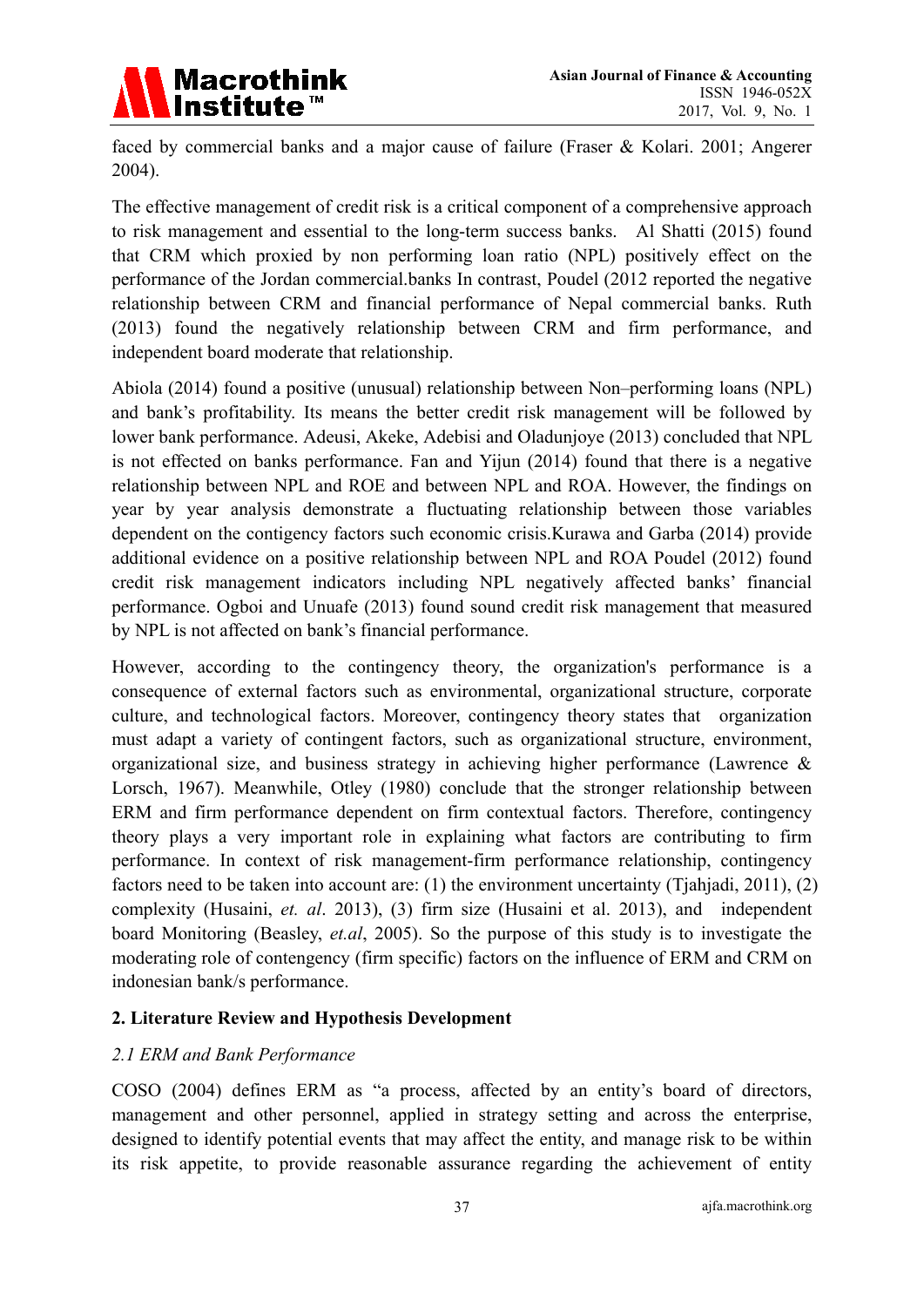

objectives." While, The casuality Actuarial Society (CAS) defines ERM process of assessing, controlling, financial exploitation, and monitoring risks from various sources which aims to increase the short term and long termfirm value for all stakeholders. ERM encompasses aligning risk appetite and strategy, enhancing risk response decisions, reducing operational surprises and losses, identifying and managing multiple and cross-enterprise risks, seizing opportunities, and improving deployment of capital (Beasley, *et al*., 2005).

COSO (2004), explains that the effectiveness of an organization's ERM should be determined based on the achievement of four objectives ERM ie strategy, operations, compliance, and reporting. Some studies using those objective as conprehensive proxies for measuring implementation of ERM (for example see Gordon *et a*l, 2009)

Barton *et al* (2002), Lam (2002, Liebenberg, (2003) proved that ERM implementation can improve the performance of the company. Miccolis and Shah (2000), Lam (2001), AND Meulbroek (2002) highlighted that ERM can reduce the volatility of stock prices, reduced capital costs, increase efficiency, In context of indonesia Rafika (2012) and Fitrianti (2013), found that the positively relationship between ERM and firm value. So we come up with hypothesis:

## *H1: ERM positively effect on bank performance*

#### *2.2 CRM and Bank Performance*

According to Indonesian Central Bank Regulation Number: 11/25 / PBI / 2009, the credit risk is the risk of the failure of the debtor and / or other parties to meet obligations to the bank. Meanwhile, Investopedia defines credit risk as a potential lost of loan principal and interest for the borrower's failure to fulfill obligations in accordance with the loan contract. Most previous studies on credit risk measured those potential lost through non performing loan proxy (see Ratih, 2013; Al Shatti,2015) .

The effective management of credit risk is a critical component of a comprehensive approach to risk management and essential to the long-term success of any banking organisation. Credit risk can arise from the various bank businesses. Ratih (2013) use of non-performing loans as a proxy for measuring credit risk management efectiveness Therefore credit risk management will positively affect the profitability of the banking (Li and Zou in Alshatti, 2015). Furtheremore, Al Shatti, (2015) measure credit risk management using some indicators, namely the capital adequency ratio, the ratio of credit facilities, net facilities ratio, leverage ratio and non-performing loans.

Credit risk management is commonly proxied by the non-performing loans (NPL), because it shows the bank's ability to manage their loans. The high NPL will lead to a decrease in profit (Almilia and Herdiningtyas, 2005). The lower the NPL ratio, the lower the credit risk, and the higher of credir risk management successfully. Low credit risk will affect the the higher bank's financial performance and market. This is because the lower credit risk will give confidence to the owners and other stakeholders on the success of the bank implement credit risk management well. Poudel (2012) states that credit risk management is proxied by NPL negatively affect the financial performance of banks in Nepal. So we come up with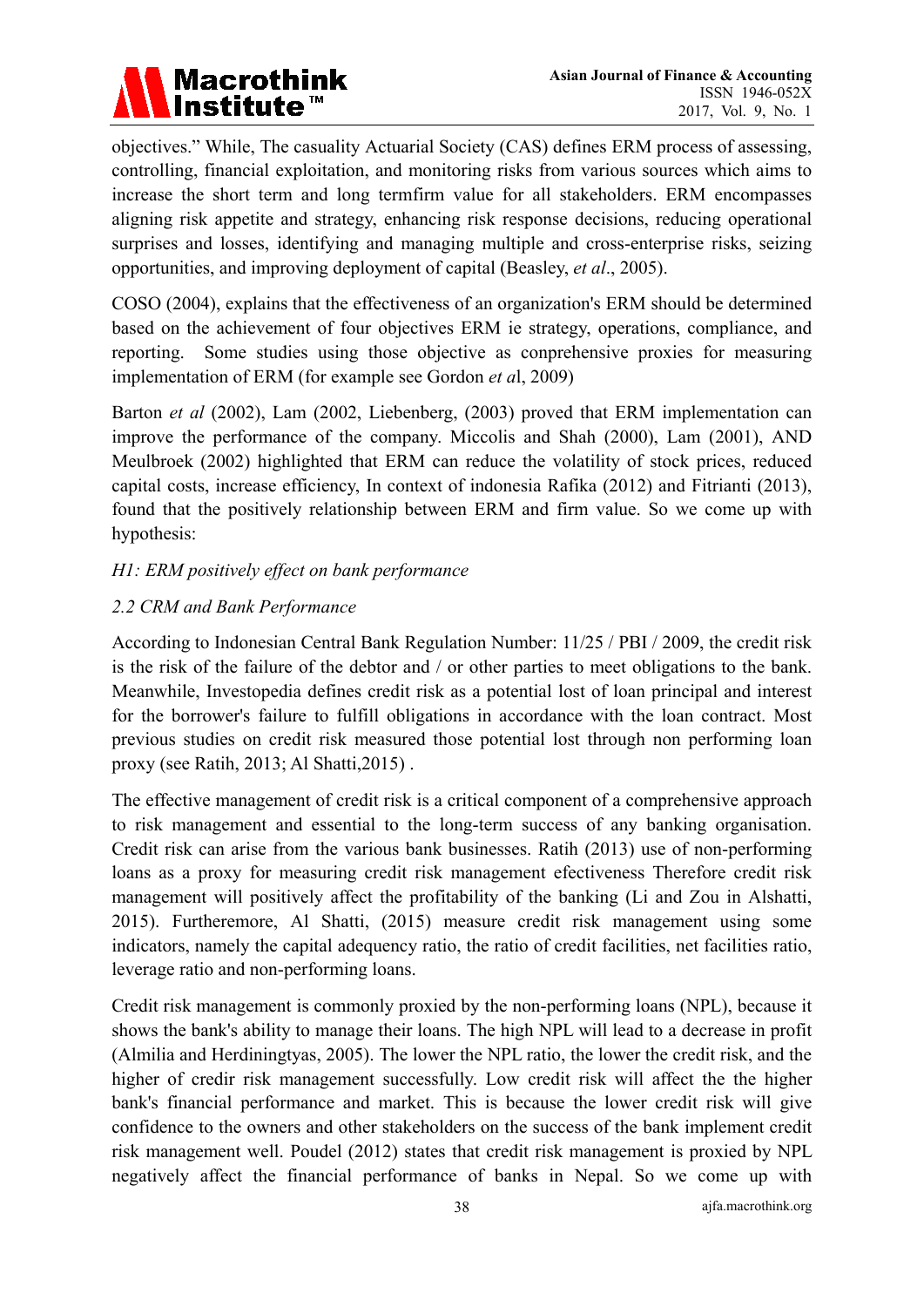

hypothesis:

#### *H2: Credit risk management positive effect on bank performance*

#### *2.3 Risk Management, environment uncertainty, and Bank Performance*

Gerloff *et al.* (1991) states that the environment uncertainty consist of contingencies and perceptual aspects. Aspects of contingencies related to the understanding of the environment and organizational adjustment to the reality of the environment. While the perceptual aspect relates to a process orientation, comprehension, interpretation, and scanning of the environment. Gong *et al*. (2009) measures the uncertainty of the environment by using Cash Flow Volatility. Gordon *et. al*. (2009) measures the uncertainty of the environment with a combination of: (1) market (coefficient of variation of sales), (2) technology (coefficient of variation of R & D costs and capital expenditures divided by total assets), (3) Income (coefficient of variation of income before taxes). risks to be borne by the company will vary depending on environmental uncertainty to be faced. The higher the environmental uncertainty facing companies will affect the relationship between the risk management systems with the performance of this. Gordon, *et.al*. (2009) find environmental uncertainties affect the relationship between the implementation of ERM and firm performance. So we come up with hypothesis

#### *H3: Environmental Uncertainty moderates ERM-bank performance relationship.*

Many economic theories state that the credit cycle and failures are still common with empirical conditions of uncertainty in the cycle. Lesmana (2006) suggested that the need for a credit risk management model specific to anticipate the credit risk of failure of the borrower to repay the loan principal and interest. The credit risk management model should be appropriate to the conditions of environmental uncertainty. When banks operating at a high environmental uncertainty impacting on the increased likelihood of a borrower experiencing financial difficulty and fail to repay the loan, bank managers must implement a good credit risk management. In that condition, the effect of credit risk management on firm performance will be stronger. So we come up with hypothesis

#### *H4: Environmental Uncertainty moderates CRM-bank performance relationship*.

#### *2.4. Risk Management, Complexity, and Bank Performance*

The complexity of the company can be proxied by the number of business segments owned by a company (Doyle *et.al.* 2007). Meanwhile, Merchant (1981) concludes that highly diversified companies will require intensively internal control than the less diversified and decentralized companies. This is due to the complexity of such operations which pose more risks to be faced by the companies. Doyle *et al*. (2007) highlighted that the material weaknesses internal control occurs in companies with more complex operations. Hoyt *et al.* (2006) found that the high complexity companies need to implement better ERM, in order to improve their financial performance. We therefore conclude that the company with a high level of complexity will strengthen affect ERM implementation on firm performance. So we come up with hypothesis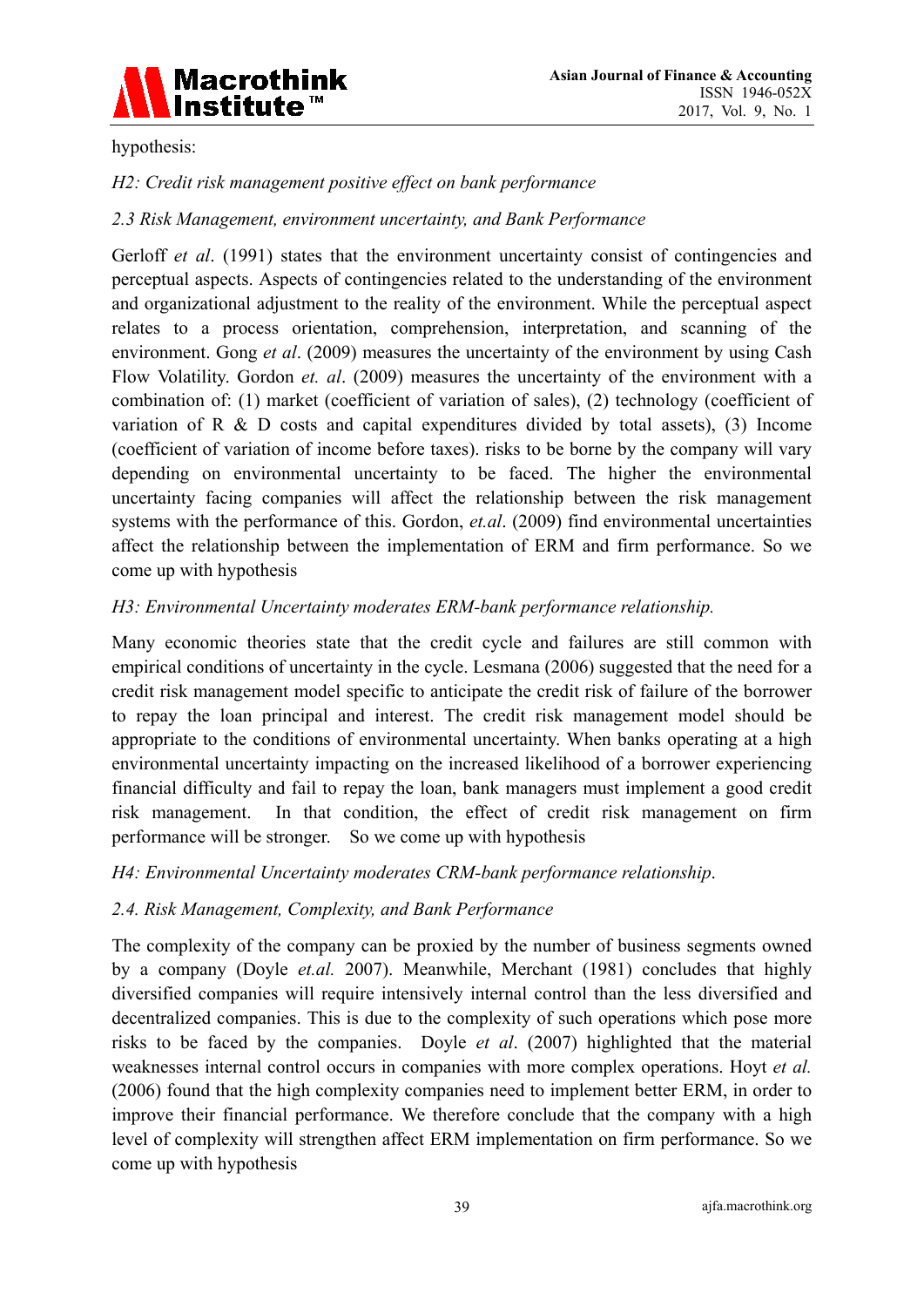

# *H5: bank complexity moderates ERM-bank performance relationship.*

Credit risk is the assessment of the quality of the bank's operational risk management. Credit risk of them comes from bad loans, if large amounts will affect every corner of the bank's operations. Bad credit will hamper banking operations because bank profits obtained from the difference between deposits and lending interest (Elizabeth, 2009). credit risk will increase when the bank has a high complex or relatively broad diversification. in this condition should menerapan bank with good credit risk management in order to achieve optimum performance. So we come up with hypothesis

## *H6: bank complexity moderates CRM-bank performance relationship.*

## *2.5. Risk Management, Size, and Bank Performance*

The relationship between firm size and organizational structure has been a major consideration in the organization theory literature (Lawrence dan Lorsch, 1967). In addition, the accounting scholars also conclude that firm size is an important factor when considering the design and use of management control systems. Hoyt *et al*. (2006) found firm size is positively related to the the level risk management implementation. Beasley *et al*. (2005) showed that organization size positively related to the risk management implementation phase. Merchant (1981) argues that the growth of the organization raises communication and control escalation. So organization size will affect risk management - firm performance relationship. So we come up with hypothesis:

#### *H7: bank size moderates ERM-bank performance relationship.*

Rachdi, *et. al*. (2003) found that small size banks assume lower credit risk, so there is no incentive to implemented intensive credit risk management. Moreover, Ranjan and Dahl (2003) states that the bigger the bank, the smaller the rate of non-performing loans. So management needs to implement an effective credit risk management to reduce the risk of the loans in order to improve bank performance. So we come up with hypothesis

#### *H8: bank size moderates CRM-bank performance relationship*

# *2.6. Risk Management, Independent Board, and Bank Performance*

Enterprise Risk Management as a strategy to manage the risks that can reach all parts of the company, not in spite of the existence of an independent commissioner who oversees the effort to control the risks that have been applied. Kleffner *et al*. (2003) suggests that the main factor underlying the adoption of ERM strategy firms in Canada was a drive of the board of directors. COSO (2004) also argues that the board of directors plays an important role in ERM implementation strategy. Beasley *et al*. (2005) suggested that independent directors on the board is positively related to the stage of implementation of ERM. In addition, Gordon *et al*. (2009), concluded the relationship between ERM and the performance of the company depends on the monitoring of the board of directors. So we come up with hypothesis:

#### *H9: Independent board moderates ERM-bank performance relationship.*

Dannon (2009) states that the internal governance mechanism including independent board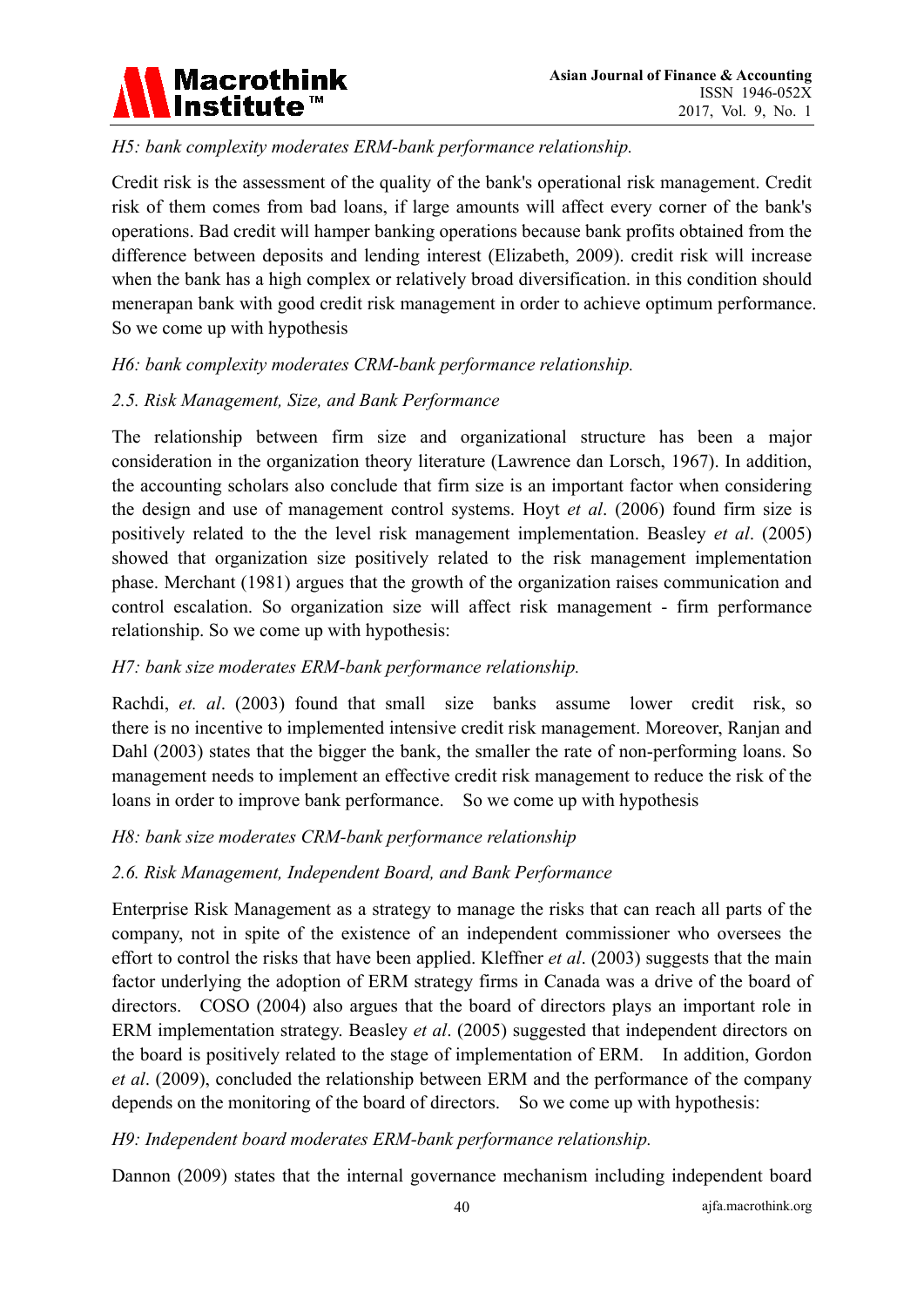

role more effective in explaining bank risk. Moreover, Pathan (2009) found that independent board monitoring could contribution to reduction of various banking risks. Since credit risk can be metigated by independent board monitoring, credit management will not be strong contribution to increase bank performance. So we come up with hypothesis:

*H10: Independent board moderates CRM-bank performance relationship.*

## **3. Research Method and Model**

#### *3.1. Population and Sample*

The populations in this study are all banking companies listed in Indonesia Stock Exchange (IDX) from 2010 until 2013. The samples in this study were selected by using purposive sampling method where the selection of samples taken in accordance with the criteria of the samples described in chapter previous. From several samples into the population there are some companies that are not used as samples because they do not meet the criteria. 24 of 31 banking companies have met the sample's criteria of this study or 96 observations in four (4) years.

## *3.2. Definition and Measurement of Variables*

## 3.2.1. Bank Performance (BP)

There are two approaches that commonly employed in measuring firm performance i.e. financial accounting based measures (FAB) such as return on asset (ROA), return on equity (ROE), and return on sales (ROS), financial market based measures (FMB) such as stock return, market to book ratio, and Tobin-Q.

This study measures the bank performance using ratio of return on assets (ROA) to adjust the Indonesian central bank regulation on guidelines for Calculation of Financial Ratios:

$$
BP = \frac{Profit\ before\ tax}{Total\ asset} \ x100\ \% \tag{1}
$$

#### 3.2.2. Enterprise Risk Management

Enterprise risk management (ERM) is calculated using ERM index (ERMI) that developed by Gordon, *et al.* (2009) based on COSO ERM objectives, namely strategy, operations, reporting, and compliance.

$$
ERMI = \Sigma \, Strategy + \Sigma \, Operation + \Sigma \, Reporting + \Sigma \, Compliance \tag{2}
$$

Strategy refers to the way the company positions itself against the competition in the market. Its means that the greater the income received by a company relative to the average industry income, the better strategy of that company or the higher ERM implementation, so.

$$
Strategy1_{i} = \frac{Review_{i} - \mu_{ Revenue}}{\sigma_{ Revenue}}
$$
 (3)

Note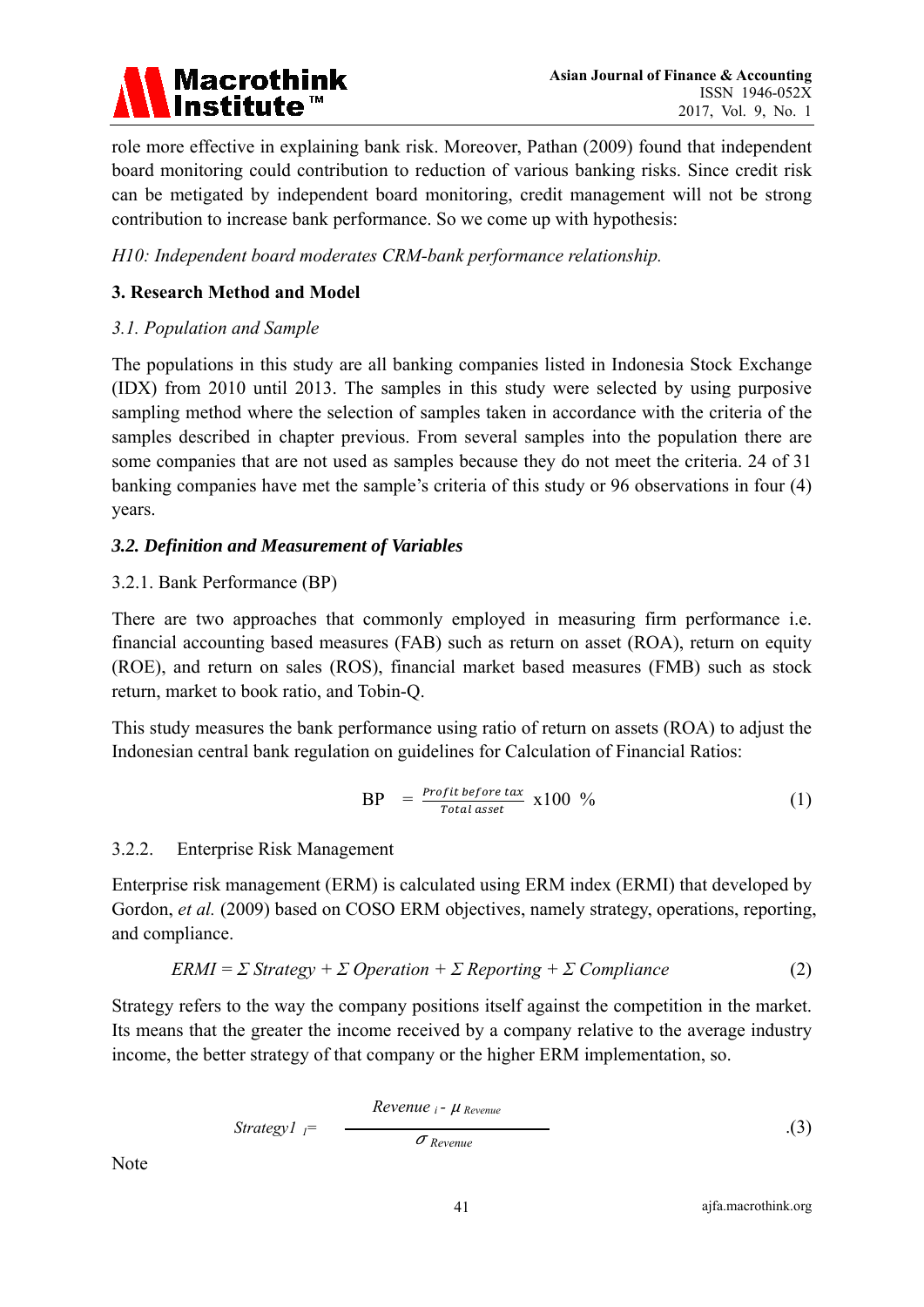

*Revenuei* : revenue bank i in year t *µ Revenue* : evarege revenue all banks in year t

<sup>ߪ</sup> *Revenue* : standard deviation revenue all banks in year t

Another approach to measure a success strategic is based on competitive advantage of a bank in reducing systemic risk through diversification strategy compared to other banks (Thompson, 1984).

$$
Strategy = \frac{\Delta \beta_i - \mu_{\Delta \beta}}{\sigma_{\Delta \beta}} \tag{4}
$$

Note :

| . <del>.</del>         |                                                          |
|------------------------|----------------------------------------------------------|
| $\Delta \beta_i$       | : -( $\beta_i$ year t - $\beta_i$ year t <sub>-1</sub> ) |
| $\beta_i$              | : beta bank i                                            |
| $\mu_{\Delta\beta}$    | : Average all bank $\Delta \beta$ in year t              |
| $\sigma_{\Delta\beta}$ | : standard deviation $\Delta \beta$ all bank             |
|                        |                                                          |

Operating efficiency can be measured as an input-output relationship in the process of operating bank (Banker et al. 1989). The greater the output at a certain level of input or lack of inputs for a given level of output indicates better operating efficiency. So turnover of assets defined as income on total assets is one measure of the efficiency of operation (Kiymaz, 2006),

$$
Operation_{I} = \frac{Review}{Total\text{ } Asset}
$$
 (5)

The second measurement for the operating ratio is determined by the income on the number of employees of the bank.

*Operationi*<sub>2</sub> = 
$$
\frac{Revenue}{Number of \,Employees}
$$
 (6)

Reporting refers Reliability Reporting: Illegal earnings management, financial restatements, and financial fraud are the obstacle in the achievement of reliable financial statements (Cohen *et al.* 2004). reliability of reporting is proxied by the three dimensions are easily observed: namely: material weaknesses, the auditor's opinion, and restatements.

*Reporting1 = (Material weakness) + (Auditor Opinion) + (Restatement)* (7)

Reporting<sub>1</sub> obtains a value -1 for each component reliability include (1) the disclosure of material weaknesses in the annual report, (2) the audit report with an unqualified opinion, and (3) announced the restatement in year t, and the value 0 if otherwise,

The second measure of the reliability of bank reporting is using the relative proportion of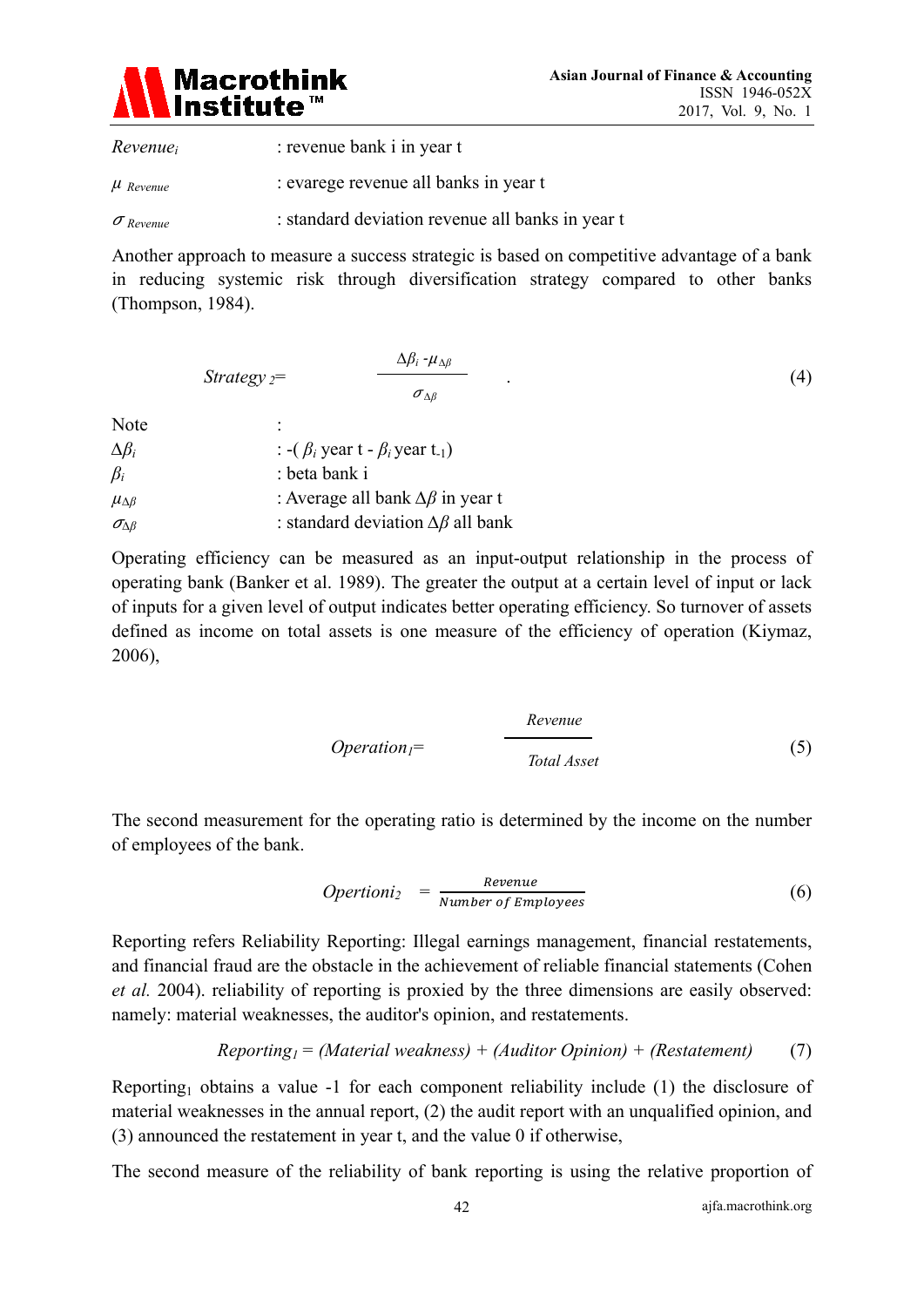

absolute normal accruals divided by the sum of the absolute accrual normal and abnormal accruals.

Abnormal accruals are measured using cross-sectional Jones (1991) model of accrual measurement, as described in Defond and Subramanyam (1998) and Herawaty (2008). Calculation of total accruals are measured as the difference between profit and operating cash flows using the formula:

$$
TA = net income - net operating cash flows
$$
\n
$$
(8)
$$

To compose a total accrual becomes abnormal and normal accrual then calculated with the following steps.

$$
\frac{TA_{it}}{A_{it-1}} = \alpha_0 + \alpha_1 \left[ \frac{1}{A_{it-1}} \right] + \alpha_2 \left[ \frac{(\Delta OR_{it} - \Delta Rec_{it})}{A_{it-1}} \right] + \alpha_3 \left[ \frac{PPE_{it}}{A_{it-i}} \right] + e_{it}
$$
(9)

$$
NDA_{it} = \alpha_1 \left[ \frac{1}{A_{it-1}} \right] + \alpha_2 \left[ \frac{(\Delta OR_{it} - \Delta Rec_{it})}{A_{it-1}} \right] + \alpha_3 \left[ \frac{PPE_{it}}{A_{it-i}} \right] e_{it}
$$
(10)

$$
\frac{DA_{it}}{A_{it-1}} = \frac{TA_{it}}{A_{it-1}} - \left\{ \alpha_1 \left[ \frac{1}{A_{it-1}} \right] + \alpha_2 \left[ \frac{(\Delta OR_{it} - \Delta Rec_{it})}{A_{it-1}} \right] + \alpha_3 \left[ \frac{PPE_{it}}{A_{it-i}} \right] \right\} e_{it}
$$
 or  

$$
DA_{it} = TA_{it} - NDA_{it}
$$
 (11)

Note:

| $\alpha_0$                | : Constant                                                   |
|---------------------------|--------------------------------------------------------------|
| $\alpha_1$ – $\alpha_3$   | : Regression Coefficient                                     |
| $TA_{it}$                 | : Total Acrual Bank i in year t                              |
| $DA_{it}$                 | : Discresionary accrual Bank i in year t                     |
| $NDA_{it}$                | : Nondiscresionary accrual Bank i in year t                  |
| $A_{it-1}$                | : Total asset Change Bank i in year t                        |
| $\Delta$ OR <sub>it</sub> | : Operating revenue change Bank i in year t                  |
| $\Delta Rec_{it}$         | : Receivable (loan) change Bank i in year t                  |
| $PPE_{it}$                | : Fixed Asset plus accumulated depreziation Bank i in year t |
| $e_{it}$                  | $:$ error Bank i in year t                                   |
|                           |                                                              |

OLS (ordinary least squares) was used to obtain the coefficients of each variable above. The value of the coefficient  $\alpha$  of equation (9) is put back into the equation (10) to get the value of normal accruals (NDA). Furthermore, abnormal accruals (DA) is computed by inputting the coefficient  $\alpha$  of equation (10) into the equation (11).

If the actual value of the normal and abnormal accruals has been obtained, the next step is to calculate the value of the reliability of reporting. Reliability of reporting is measured by using the following formula: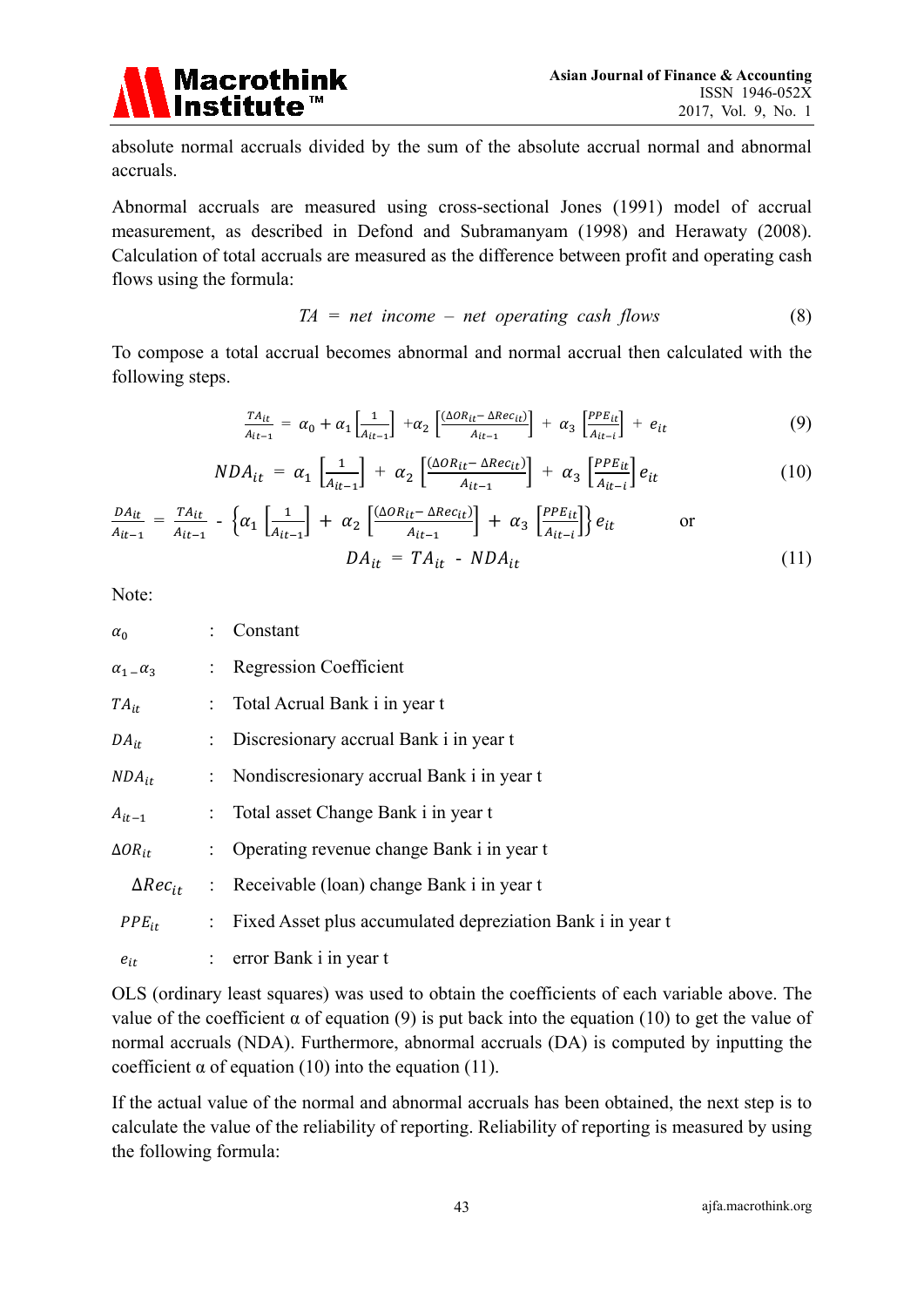

 $Reporting_2 = \frac{|\text{Normal Actual.}}{|\text{Normal Accrual}| + |\text{Abnormal Accrual}|}$ |Normal Accrual| (12)

Compliance: O'Keefe, *et. al*. (1994) found evidence that firm compliance can be increased with an increase in audit fees. Thus, compliance in this study measured by the auditor fee for financial statement audit, certification, check the individual accounts and consolidated, review due-diligence, agreed procedures (for example, confirmation of compliance with specific contractual agreements), as well as compliance and consulting tax, using the following equation:

$$
Compliance_I = \frac{Auditor\,Fee}{Total\,Asset} \tag{13}
$$

#### 3.2.3. Credit Risk Management

Management of credit risk in this study is proxied by the reversal of the non-performing loan ratio. This is because the higher non-performing loan (NPL) indicates the worse the credit risk management, so that this study did reversal NPL value by multiplying by negative1. The formula used to calculate credit risk management are as follows:

$$
CRM = \frac{K \text{substandard loans} + \text{doubtfull loans} + \text{Bad loans}}{\text{Total Loan}} \times 100\% \times (-1)
$$
 (14)

#### 3.2.4. Environmental uncertainty

This research uses Gong et al. (2009) approach in measuring environmental uncertainty by using Cash Flow Volatility, which is formulated as follows:

EUC = (*Operating* Cash Flows + 
$$
\Delta
$$
 *Operating* Cash Flows)/Total Asset) (15)

#### 3.2.5. Bank complexity

Bank complexity is the number of business segments owned by a bank (Doyle &Mcvay 2007):

$$
BC = \Sigma \; Business \; Segments \tag{16}
$$

#### 3.2.6. Bank Size

Bank size can be measured by total assets (Sudjoko and Soebiantoro, 2007). The greater bank total assets, the greater the bank size. So:

$$
BS = (Ln) Total Asset \t(17)
$$

#### 3.2.7. Independent Board

Fama and Jensen (1983) stated that non-executive director (independent directors) can act as a mediator in disputes between managers and oversee internal management policy and provide advice to management. The number of independent directors should be able to ensure that the monitoring mechanism run in accordance with applicable regulations. The formula in calculating the independent directors, namely: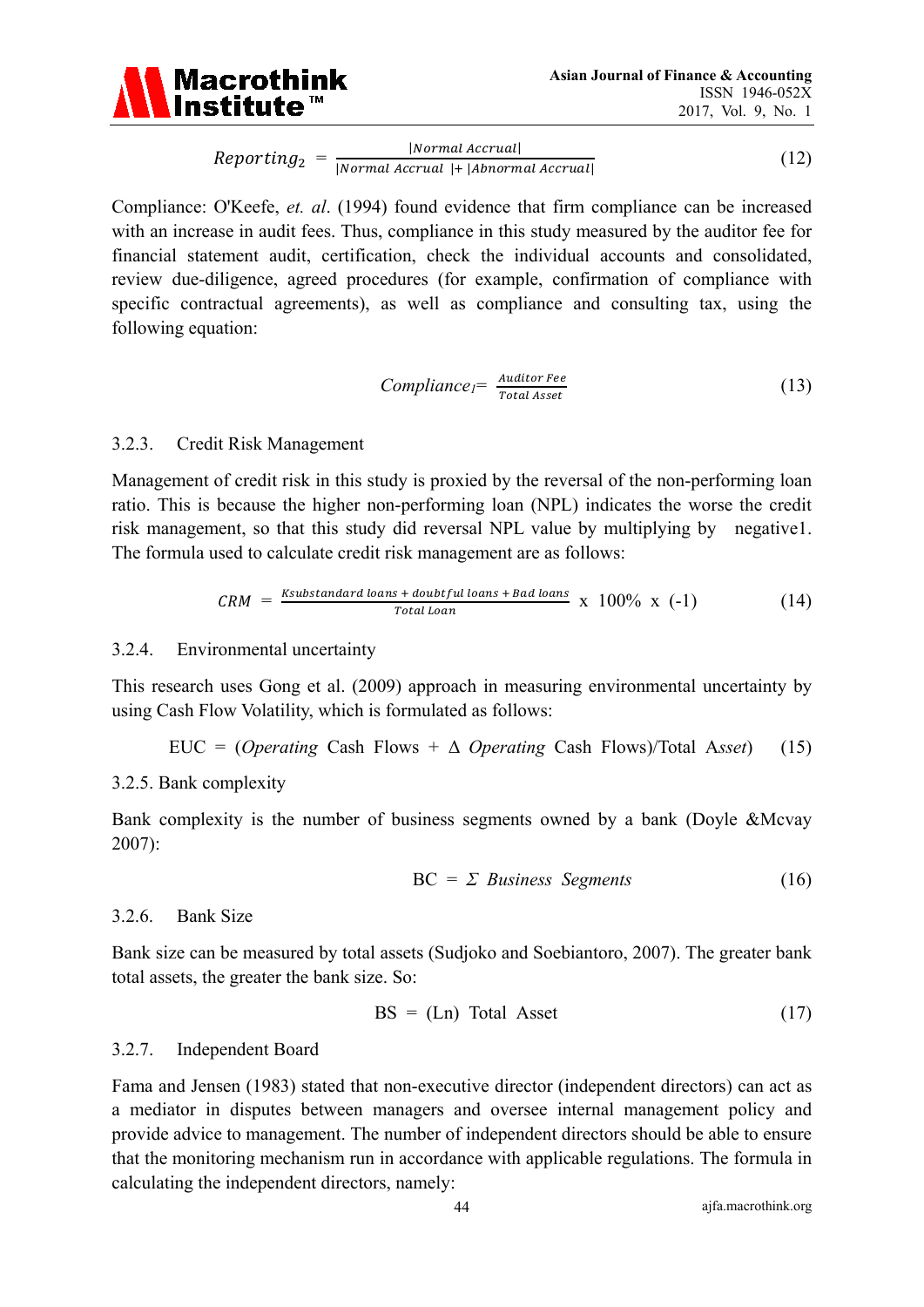

$$
IB = \frac{\sum Independent\ Board\ Members}{\sum all\ bond\ members} \tag{18}
$$

#### *3.3. Data Analysis Techniques*

In order to test the hypotheses of this study, five regression models has been developed as follows:

$$
BP_{it} = \alpha + \beta_1 ERM_{it} + \beta_2 CRM_{it} + e_{it}
$$
 (19)

$$
BP_{it} = \alpha + \beta_1 ERM_{it} + \beta_2 CRM_{it} + \beta_3 EUC_{it} + \beta_4 ERM \times EUC_{it} + \beta_5 CRM_{it} \times EUC_{it} + e_{it}
$$
 (20)

$$
BP_{it} = \alpha + \beta_l ERM_{it} + \beta_2CRM_{it} + \beta_3 FC_{it} + \beta_4 ERM \times FC_{it} + \beta_5CRM_{it} \times FC_{it} + e_{it}
$$
 (21)

$$
BP_{it} = \alpha + \beta_l ERM_{it} + \beta_2CRM_{it} + \beta_3 SIZE_{it} + \beta_4 ERM \times SIZE_{it} + \beta_5CRM_{it} \times SIZE_{it} + e_{it}
$$
 (22)

$$
BP_{it} = \alpha + \beta_I ERM_{it} + \beta_2CRM_{it} + \beta_3 IB_{it} + \beta_4 ERM \times IB_{it} + \beta_5CRM_{it} \times IB_{it} + e_{it}
$$
 (23)

Note :

| $BP_{it}$   |                           | : Bank i performance in year t, as measured by ROA                      |
|-------------|---------------------------|-------------------------------------------------------------------------|
| $\alpha$    | $\ddot{\phantom{a}}$      | Constant                                                                |
| $B_1 - B_5$ |                           | : Regressions Coeffisient                                               |
| $ERM_{it}$  | $\mathbb{Z}^{\mathbb{Z}}$ | Enterprise Risk Management Index                                        |
| $CRM_{it}$  | $\mathbb{Z}^{\mathbb{Z}}$ | Credit Risk Management measured by Non Performing Loan bank i in year t |
| $EUC_{it}$  |                           | : Bank i Cash Flow Volatility in year t                                 |
| $BC_{it}$   | $\mathbb{Z}^{\mathbb{Z}}$ | Bank i complexity in year t                                             |
| $SIZE_{it}$ |                           | : Bank i size in year t                                                 |
| $KI_{it}$   | $\ddot{\phantom{a}}$      | Bank i Independent board in year t                                      |

#### **4. The findings**

#### *4.1. Statistic Descriptive*

A statistic description of variables that included in this study is presented in table 1. Table 1 shows that on average ERM index score is -0.33 with maximum score is 3.31 and the minimum score is -5,31. It indicates that some Indonesian listed Banks have been effectively implemented ERM system. In term of CRM, on overal Indonesian listed bank have no effectively adopted better credit risk management. Table 1 also shows that Indonesian listed bank operate in not so complexity, well business environment, and better independent board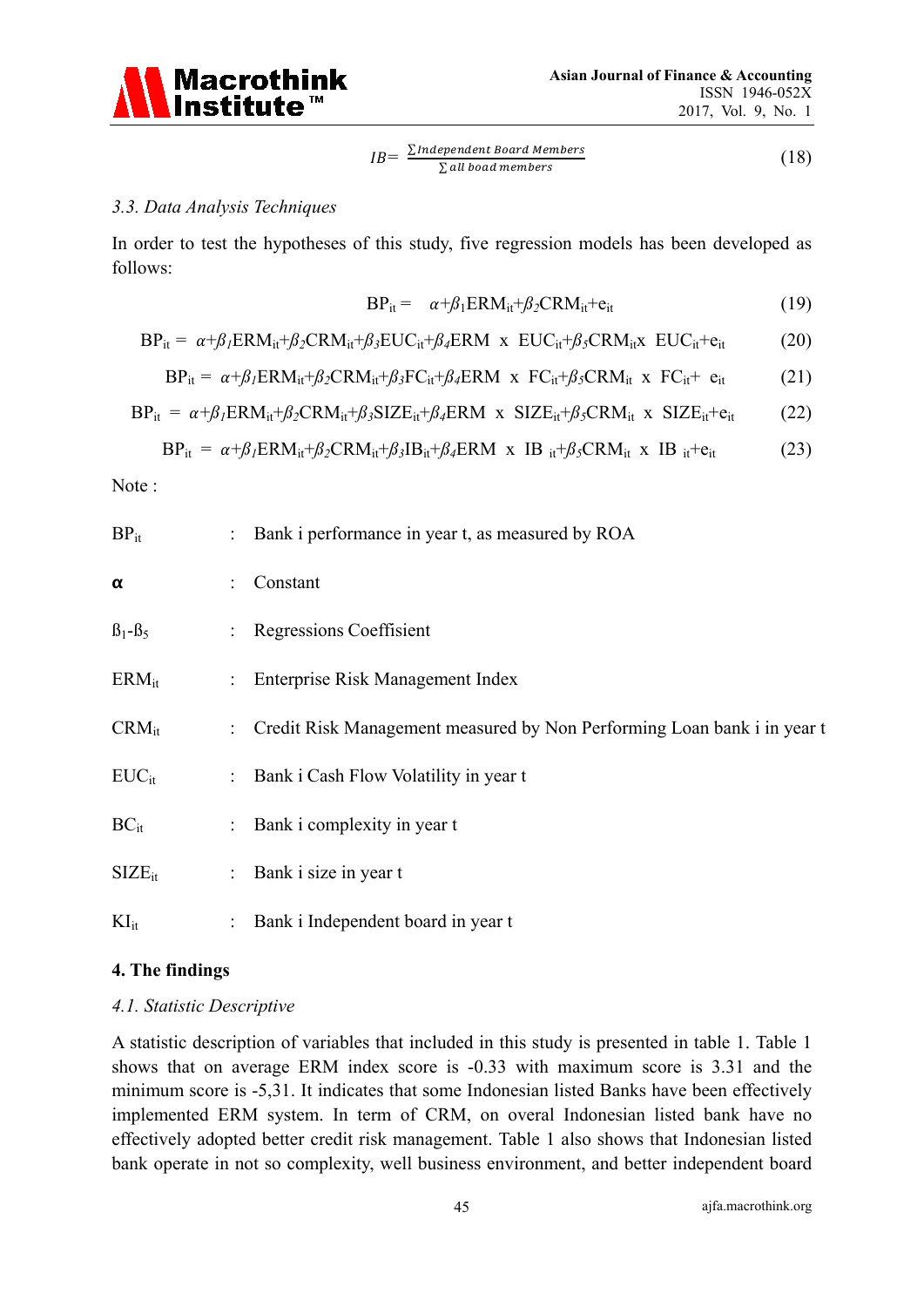

monitoring. On average indonesian listed bank highlighted lower net profit aruond 2.16% of total assets, even some bank reported loss.

| Variables   | Min     | Max     | Mean    | Std. Dev |
|-------------|---------|---------|---------|----------|
| <b>BP</b>   | $-7,58$ | 5,15    | 2,16    | 1,68     |
| <b>ERM</b>  | $-5,31$ | 3,31    | $-0,33$ | 1,53     |
| <b>CRM</b>  | $-0,02$ | $-6,25$ | $-1,59$ | 1,35     |
| <b>EUC</b>  | $-0,34$ | 0,45    | 0,01    | 0,15     |
| FC          | 2,00    | 8,00    | 3,97    | 1,28     |
| <b>SIZE</b> | 28,08   | 34,23   | 31.11   | 1,75     |
| IB          | 0,25    | 1,00    | 0,57    | 0,12     |

Table 1. Statistic Descriptive

#### *4.2. Correlation Analysis*

Firstly, this study analyzed the correlation among independent and moderating variables in order to detect multicolinearity problem. Hair, Black, Babin, Anderson, and Tatham (2006) stated that multicolinearity problem occurs since the correlation among independent and moderating variables is 0.90 and higher. Table 2 presents the correlation matrix among independent variables and between independent and dependent variables. ERM is positively significant correlated to CRM ( $r = 0.259$ , p-value < 0.05), BC ( $r = 0.479$ , p value < 0.01), BS (  $r = 0.372$ , p value  $0.01$ ) and IB (  $r = 0.479$ , p value  $0.05$ ) but ERM negatively not significant related to EUC ( $r = -0.020$ , p value  $> 0.05$ ). This result indicated that there is no multicolinearity problem occurred in this study.

Secondly, this study analyzed the correlation between independent and dependent variables in order to determine the relationship between independent and dependent variables induvidually. This found that BP is positively significant associated with ERM ( $r = 0.345$ , p value  $< 0.01$ ) and CRM ( $r = 0.353$ , p value  $< 0.01$ ). BP is also postively significant correlated two moderating variables i.e. BC ( $r = 0.347$ , p value  $\lt 0.01$ ) and BS ( $r = 0.489$ , p value  $\lt$ 0.01). This findings indicate that an individual ERM and CRM positively influence indonesian listed bank performance.

|            | <b>BP</b>  | <b>ERM</b> | <b>EUC</b> | BC         | <b>BS</b> | IB       | <b>CRM</b> |
|------------|------------|------------|------------|------------|-----------|----------|------------|
| <b>BP</b>  |            |            |            |            |           |          |            |
| <b>ERM</b> | $0.345***$ |            |            |            |           |          |            |
| <b>EUC</b> | $-0.088$   | $-0.020$   |            |            |           |          |            |
| BC         | $0.347***$ | $0.479***$ | $-0.005$   |            |           |          |            |
| <b>BS</b>  | $0.489***$ | $0.372***$ | 0.027      | $0.441***$ |           |          |            |
| IB         | $-0.113$   | 0.116      | $-0.091$   | $-0.016$   | $-0.166$  |          |            |
| <b>CRM</b> | $0.353***$ | $0.259**$  | $-0.119$   | 0.188      | 0.195     | $-0.185$ |            |

Table 2. Pearson Correlation

*\*\*\*Represents statistical significance at the 1% level (two-tailed test)* 

*\*\*Represents statistical significance at the 5% level (two-tailed test)*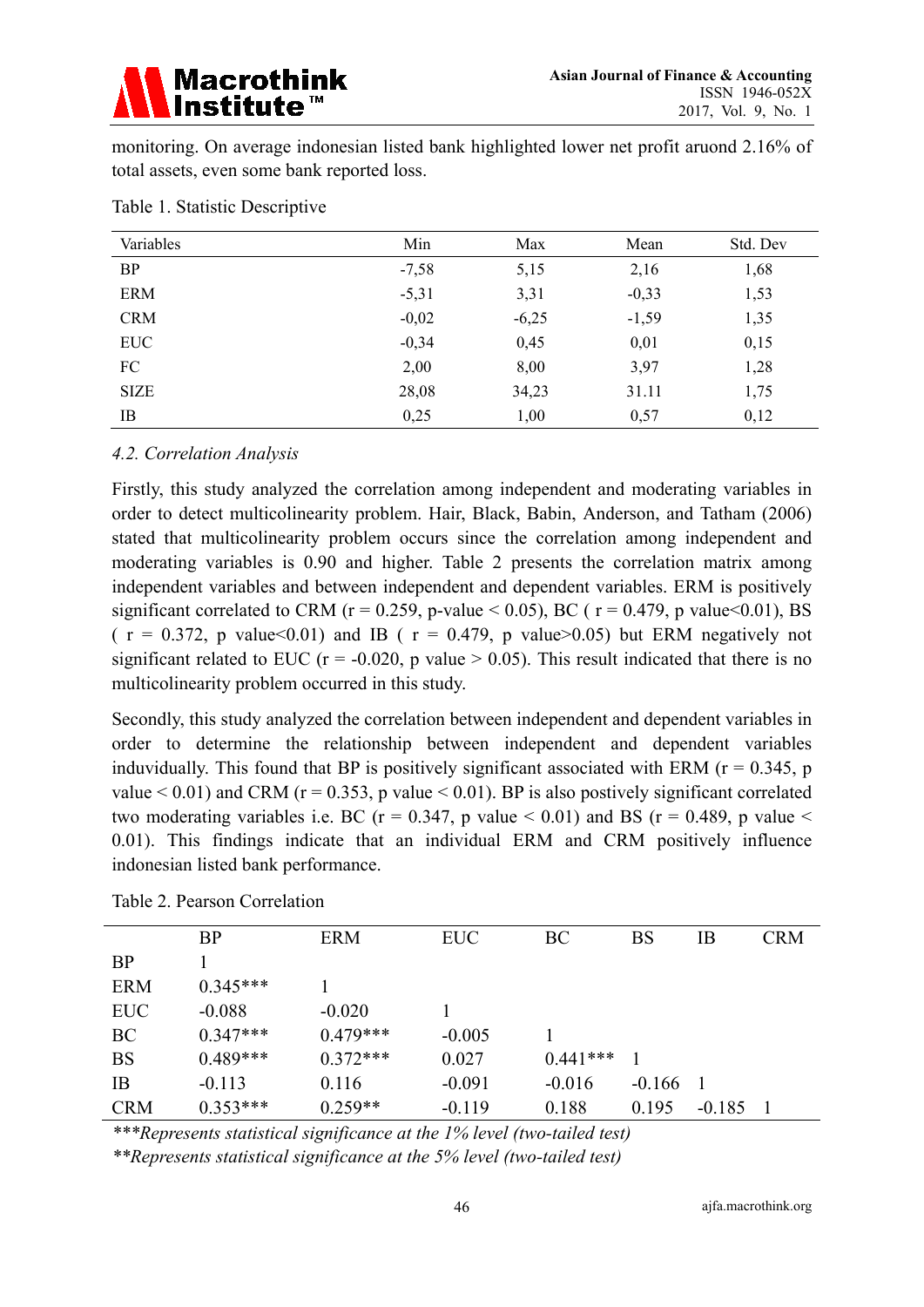

# *4.3. Hypothesis Testing*

Table 3 consists of the five regression models results: The first model using to test hypotheses 1 and 2 (direct influencing of ERM and CRM to BP). The second model using to test hypotheses 3 and 4 (moderating role of EUC on influencing of ERM and CRM to BP). The third model using to test hypotheses 5 and 6 (moderating role of BC on influencing of ERM and CRM to BP). The second model using to test hypotheses 3 and 4 (moderating role of EUC influencing of ERM and CRM to BP). The forth model using to test hypotheses 7 and 8 (moderating role of BS on influencing of ERM and CRM to BP). The fifth model using to test hypotheses 9 and 10 (moderating role of IB on influencing of ERM and CRM to BP).

Based on the regression results in Table 3 model 1, the R Square 0.194 and significance p-value of F <0.01 indicate the model is fit and 19.4% variation of BP could be explained by ERM and CRM, This finds that by putting moderating variables in the model (EUC in model 2; BC in model 3; BS in model 4; and IB in model 5) the model still fitt and the explanation power increase, It indicate that moderating variable play an important role in explaining variation of indonesian listed bank performance.

4.3.1. Risk Management and Bank Performance

The regression results in Table 3 model 1 showed that ERM ( $\beta$ =0.238 and P-value < 0,01)and CRM ( $\beta$ =0.281and P-value < 0,01) are positively significant influence BP. This result suggested that H1 and H2 were supported.

The results of this study are consistent with Barton et al., (2002). Lam (2002),and Liebenberg (2003) who found that the ERM implementation can improve firm performance. This finding also indicates that bank with higher ERM practices followed by superior performance. This result is also align with Gustina (2015), Ruth (2013), Almilia and Herdiningtyas, (2005), and Poudel (2012) which states that credit risk management positively affects on firm performance.

4.3.2. Risk Management, Environment Uncertainty, and Bank Performance

The regression results in Table 3 model 2 showed that interaction ERM and EUC ( $\beta$ =1.633 and P-value  $\leq 0.01$ ) is positively significant influence BP. However, interaction CRM and EUC ( $\beta$ =-1.383 and P-value < 0,01) is negatively significant influence BP This result suggested that H3 and H4 were supported.

The results indicate that EUC strengtern the influencing of ERM and CRM on BP. The strengtern relationship between ERM and BP will be exist when EUC is high. Meanwhile strengtern relationship between CRM and BP will be exist when EUC is low

The results of this study are consistent with research Tseng et al. (2009), who obtained the result that the relationship between ERM and firm performance is highly dependent on environmental uncertainty factors. This argument is in line with the view that concluded that the environment is an important contextual factors that have very strong impact on the direction and strategy of the company (Hamel and Prahalad, 1994).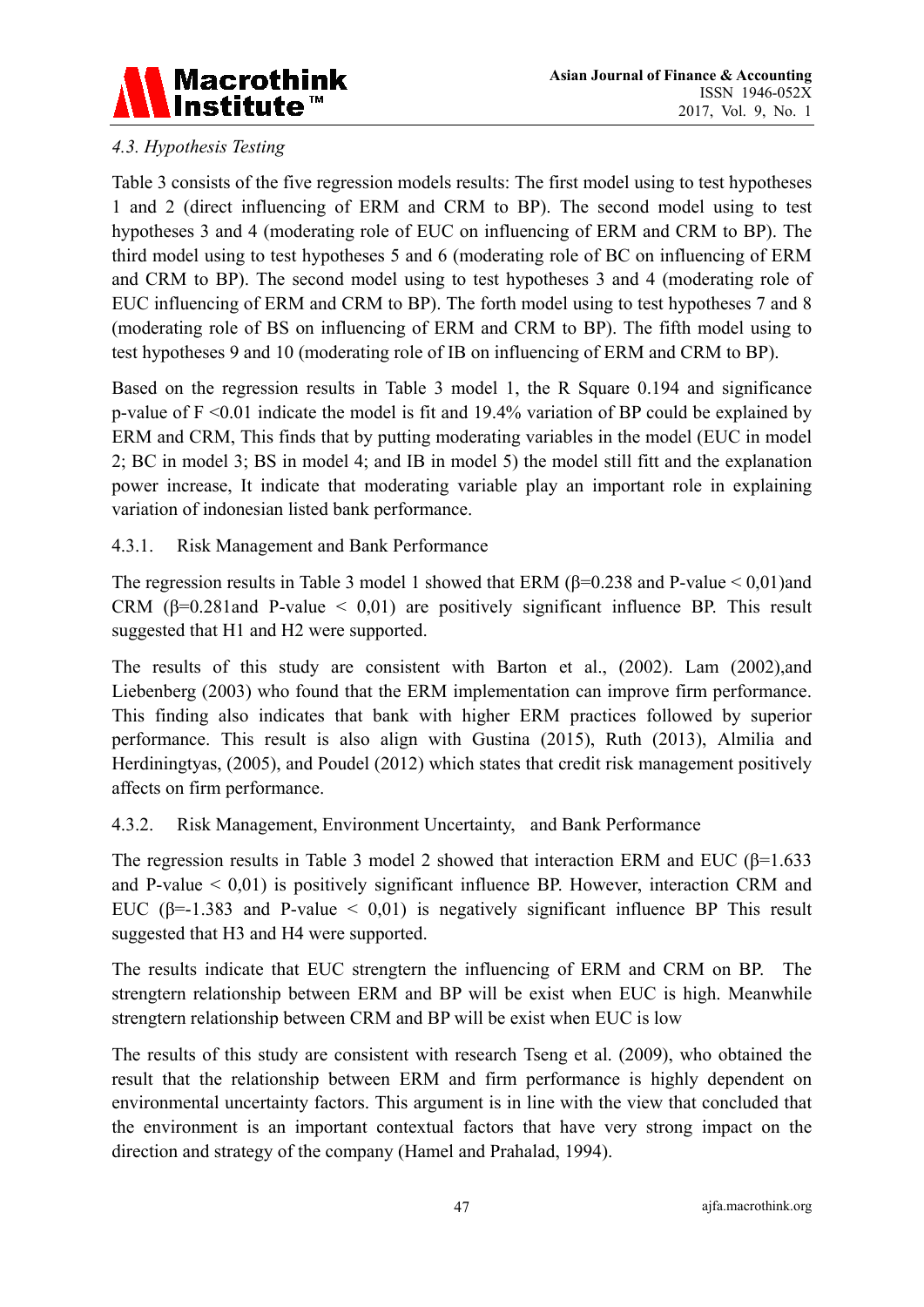

The uncertainty of the environment is based on the basis of contingency theory which states that the relationship between two or more factors are very dependent on other factors (contingent) that can not be controlled by an organization (Otley, 1980). Uncertainty environment is always changing, causing the company to be able to adjust the implementation of ERM in accordance with the conditions of their environment. So the application of enterprise risk management to improve corporate performance more effective when high environmental uncertainty

| <b>Variables</b>               | <b>Model</b>   |                  |               |                         |                |  |  |  |
|--------------------------------|----------------|------------------|---------------|-------------------------|----------------|--|--|--|
|                                | 1              | $\boldsymbol{2}$ | 3             | $\overline{\mathbf{4}}$ | 5              |  |  |  |
| Constant                       | 2.781          | 2.750            | 2.282         | $-1.344$                | 1.064          |  |  |  |
|                                | $(14.369)$ *** | $(15.023)$ ***   | $(3.343)$ *** | $(-0.427)$              | (1.107)        |  |  |  |
| <b>ERM</b>                     | 0.238          | 0.224            | $-0.365$      | $-3.662$                | 0.945          |  |  |  |
|                                | $(2.801)$ ***  | $(2.766)$ ***    | $(-1.317)$    | $(-2.537)$ **           | $(2.211)$ **   |  |  |  |
| <b>CRM</b>                     | 0.281          | 0.279            | 0.281         | 4.429                   | $-1.177$       |  |  |  |
|                                | $(2.921)$ ***  | $(3.030)$ ***    | $(1.998)$ **  | $(2.447)$ **            | $(-2.876)$ *** |  |  |  |
| <b>ENVUC</b>                   |                | $-1.884$         |               |                         |                |  |  |  |
|                                |                | $(-1.505)$       |               |                         |                |  |  |  |
|                                |                |                  | 0.641         |                         |                |  |  |  |
| FC                             |                |                  | (0.490)       |                         |                |  |  |  |
|                                |                |                  |               | 0.123                   |                |  |  |  |
| <b>SIZE</b>                    |                |                  |               | (1.217)                 |                |  |  |  |
| IB                             |                |                  |               |                         | 2.706          |  |  |  |
|                                |                |                  |               |                         | $(1.669)*$     |  |  |  |
| <b>ERM</b><br>X                |                | 1.633            |               |                         |                |  |  |  |
| <b>ENVUC</b>                   |                | $(3.055)$ ***    |               |                         |                |  |  |  |
| <b>CRM</b><br>X                |                | $-1.383$         |               |                         |                |  |  |  |
| <b>ENVUC</b>                   |                | $(-2.688)$ ***   |               |                         |                |  |  |  |
| ERM X BC                       |                |                  | 0.115         |                         |                |  |  |  |
|                                |                |                  | $(1.992)$ **  |                         |                |  |  |  |
| CRM X BC                       |                |                  | $-0.099$      |                         |                |  |  |  |
|                                |                |                  | $(-1.137)$    |                         |                |  |  |  |
| <b>ERM</b><br>X                |                |                  |               | 0.120                   |                |  |  |  |
| <b>SIZE</b>                    |                |                  |               | $(2.626)$ ***           |                |  |  |  |
| <b>CRM</b><br>$\boldsymbol{X}$ |                |                  |               | $-0.137$                |                |  |  |  |
| <b>SIZE</b>                    |                |                  |               | $(-2.304)$ **           |                |  |  |  |
| <b>ERM X IB</b>                |                |                  |               |                         | $-1.245$       |  |  |  |
|                                |                |                  |               |                         | $(-1.644)$ *** |  |  |  |
| <b>CRM X IB</b>                |                |                  |               |                         | 2.266          |  |  |  |
|                                |                |                  |               |                         | $(3.628)$ ***  |  |  |  |
| F-Stat                         | 11.046***      | 7.962***         | $6.525***$    | 11.772***               | 8.014***       |  |  |  |
| $R^2$                          | 0.194          | 0.309            | 0.268         | 0.398                   | 0.310          |  |  |  |

Table 3. Summary Results of ERM, CRM, Bank Specific factors, and Bank Performance

48 ajfa.macrothink.org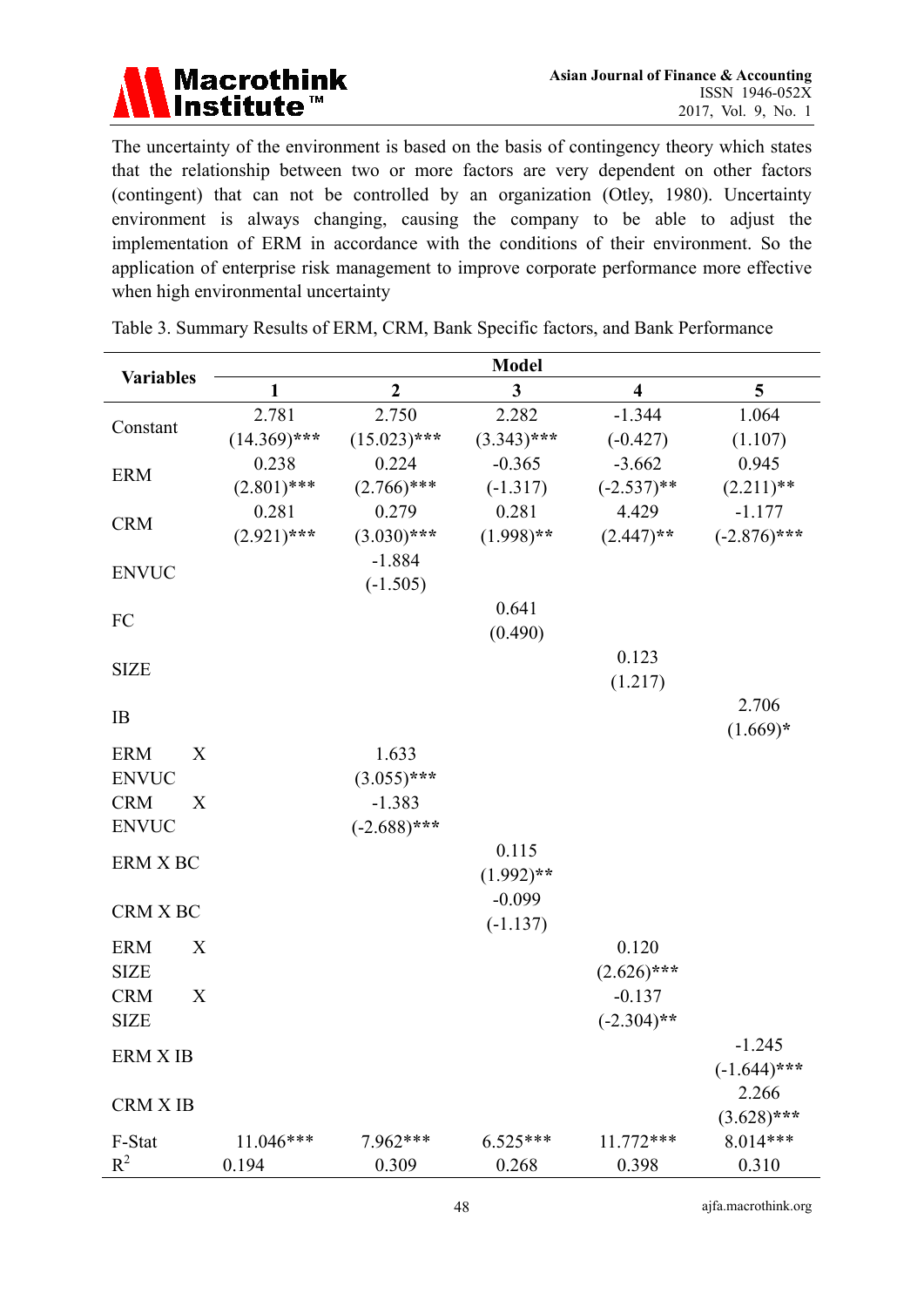

*\*\*\*Represents statistical significance at the 1% level (two-tailed test) \*\*Represents statistical significance at the 5% level (two-tailed test) \*Represents statistical significance at the 10% level (two-tailed test)*

# 4.4.3. Risk Management, Complexity, and Bank Performance

The regression results in Table 3 model 3 showed that interaction ERM and BC (β=0.115 and P-value  $\leq 0.05$ ) is positively significant influence BP. However, interaction CRM and BC  $(\beta = 0.099$  and P-value  $> 0.05$ ) is negatively not significant influence BP This result suggested that H5 was supported and H6 was not supported. The results indicate that BC strengtern the influencing of ERM on BP. The strengtern relationship between ERM and BP will be exist when BC is high.

## 4.3.4. Risk Management, Size, and Bank Performance

The regression results in Table 3 model 4 showed that interaction ERM and BS ( $\beta$ =0.120 and P-value  $\leq 0.01$ ) is positively significant influence BP. However, interaction CRM and EUC (β=-0.137and P-value < 0,05) is negatively significant influence BP This result suggested that H7 and H8 were supported. The results indicate that BS strengtern the influencing of ERM and CRM on BP. The strengtern relationship between ERM and BP will be exist in larger bank. Meanwhile strengtern relationship between CRM and BP will be exist in smaller bank.

4.3.5. Risk Management, Independent Board, and Bank Performance

The regression results in Table 3 model 4 showed that interaction ERM and IB (β=-1.245 and P-value < 0,01) is negatively significant influence BP. However, interaction CRM and IB  $(\beta=2.266$  and P-value < 0,01) is positively significant influence BP This result suggested that H7 and H8 were supported.

The results indicate that IB strengtern the influencing of ERM and CRM on BP. The strengtern relationship between ERM and BP will be exist in lower independent board monitoring bank. Meanwhile strengtern relationship between CRM and BP will be exist in hgher independent board monitoring bank.

# **5. Conclusions**

The objectives of this study are to examine the influence enterprise (ERM) and credit (CRM) risk management on bank performance as well the moderating role of bank specific factor including bank environment uncertainty, conplexity, size, and independent board monitoring. This study found enterprise and credit risk management positively influence on indonesian listed bank performance. This study also reported that the influencing of ERM on Bank performance will be stronger since indonesian listed bank clasified as large bank and the bank operate in higher environmental uncertainty, higher complexity, and lower independent board monitoring. In contrast this study provide an empirical evidence on strangtern CRM-bank performance relationship will be occur when indonesian listed bank clasified as small bank and the bank operate in lower environmental uncertainty, lower complexity, and higher independent board monitoring.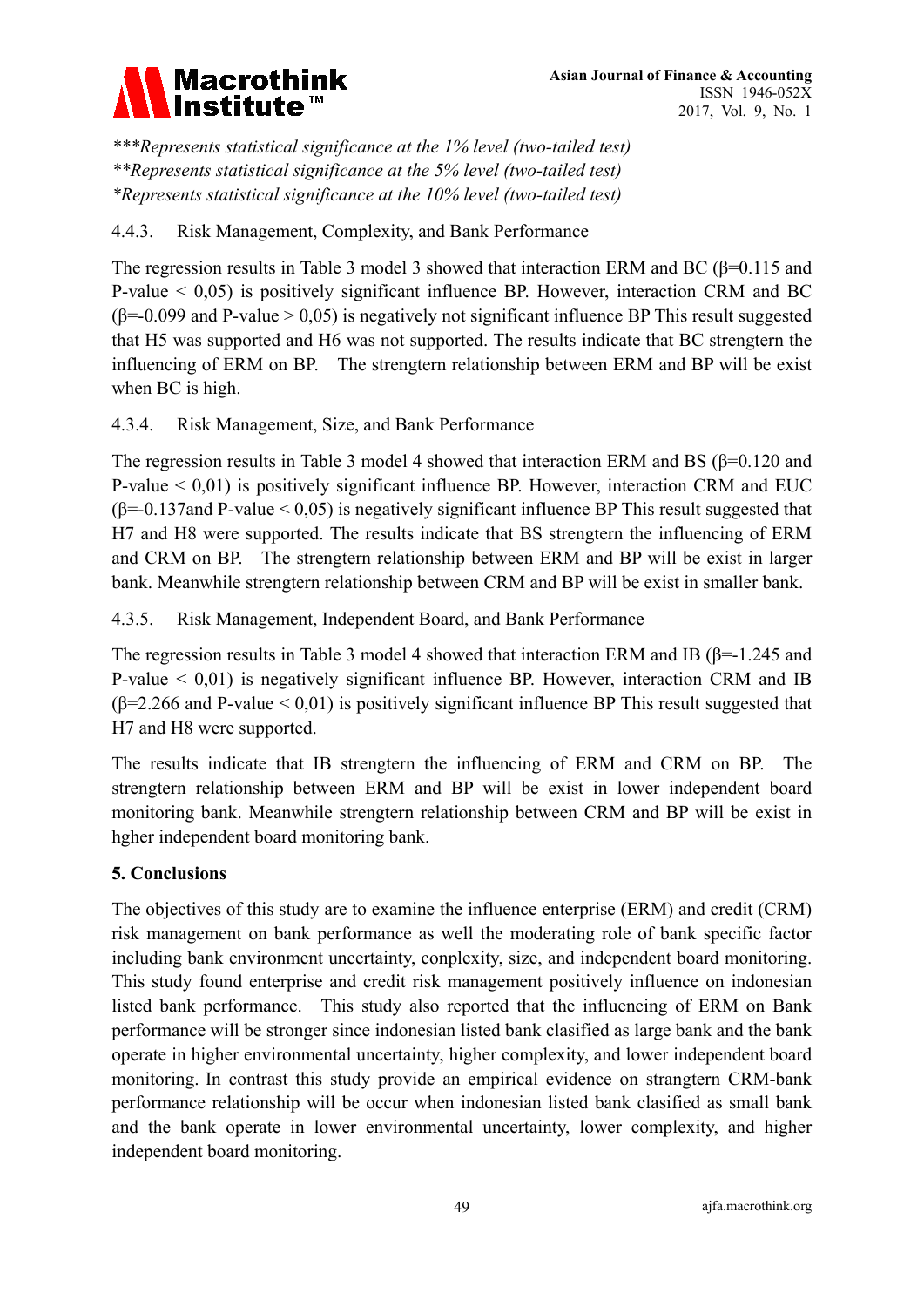

This results imply that ERM and CRM are complementer risk management components that impact to bank performance. However, the contingency or bank specific factors change the focus of those risk management practice. For example smaller bank should be implemented higher CRM than ERM. Moreover, bank with higher environmental uncertainty, higher business complexity, and ineffectively independent board role should highly into account to implement better ERM practices than CRM.

#### **References**

Abiola, I., & Olausi, A.S. (2014). The Impact of Credit Risk Management on the Commercial Banks Performance in Nigeria*. International Journal of Management and Sustainability, 3,*  295-306.

Adeusi, S.O., Akeke, N.I., Adebisi, O.S., & Oladunjoye, O. (2013). Risk Management and Financial Performance of Banks in Nigeria, *Journal of Business and Management, 14,* 52-56.

Almilia, Luciana Spica, & Herdiningtyas. (2005). Analisis Rasio CAMEL Terhadap Prediksi Kondisi Bermasalah Pada Lembaga Keuangan Periode 2000-2002. *Jurnal Akuntansi dan Keuangan*, *7,* 12-30.

Alshatti, Ali Sulieman. 2015. The Effect of Credit Risk Management on Financial Performance of The Jordanian Commercial Banks. *Invesment Management and Financial Innovations*, *12*, 338-345

Angerr X. W. (2004). Empirical Studies on Risk Management of Investors and Banks. Dissertation. The Ohio State University.

Banker, R.D., Datar, S.M., & Dan Kaplan, R.S. (1989).Productivity Measurement and Management Accounting. *Journal of Accounting, Auditing and Finance*, *4*, 528-554.

Barton, T.T., Shenkir, W.C., & Walker, T.L. (2002). *Making Enterprise Risk Management Pay Off: How Leading Companies Implement Risk Management.* Financial Time/Prentice Hall, Upper Saddle River, NJ.

Basel Committee on Banking Supervision. (2000). Principles for the management of credit Risk, CH – 4002 basel, Switzerland Bank for International Settlements.

Beasley, M.S., Clune, R., & Dan Hermanson, D.R. (2005). Enterprise Risk Management: An Empirical Analysis of Factors Associated with the Extent of Implementation. *Journal of Accounting and Public Policy, 24,* 521–531. https://doi.org/10.1016/j.jaccpubpol.2005.10.001

Cohen, J., Krishnamoorthy, G., & Dan Wright, A. (2004). The Corporate Governance Mosaic and Financial Reporting Quality. *Journal of Accounting Literature*, *23*, 87-152.

COSO. (2004). *Enterprise Risk Management-Intergrated Framework*. Committee of Sponsoring Organizations of the Treadway Commission. New York.

Defond, M.L., & Subramanyam, K.R. (1998). Auditor Change and Discresionarry Accrual. *Journal of Accounting and finance, 25,* 35-57.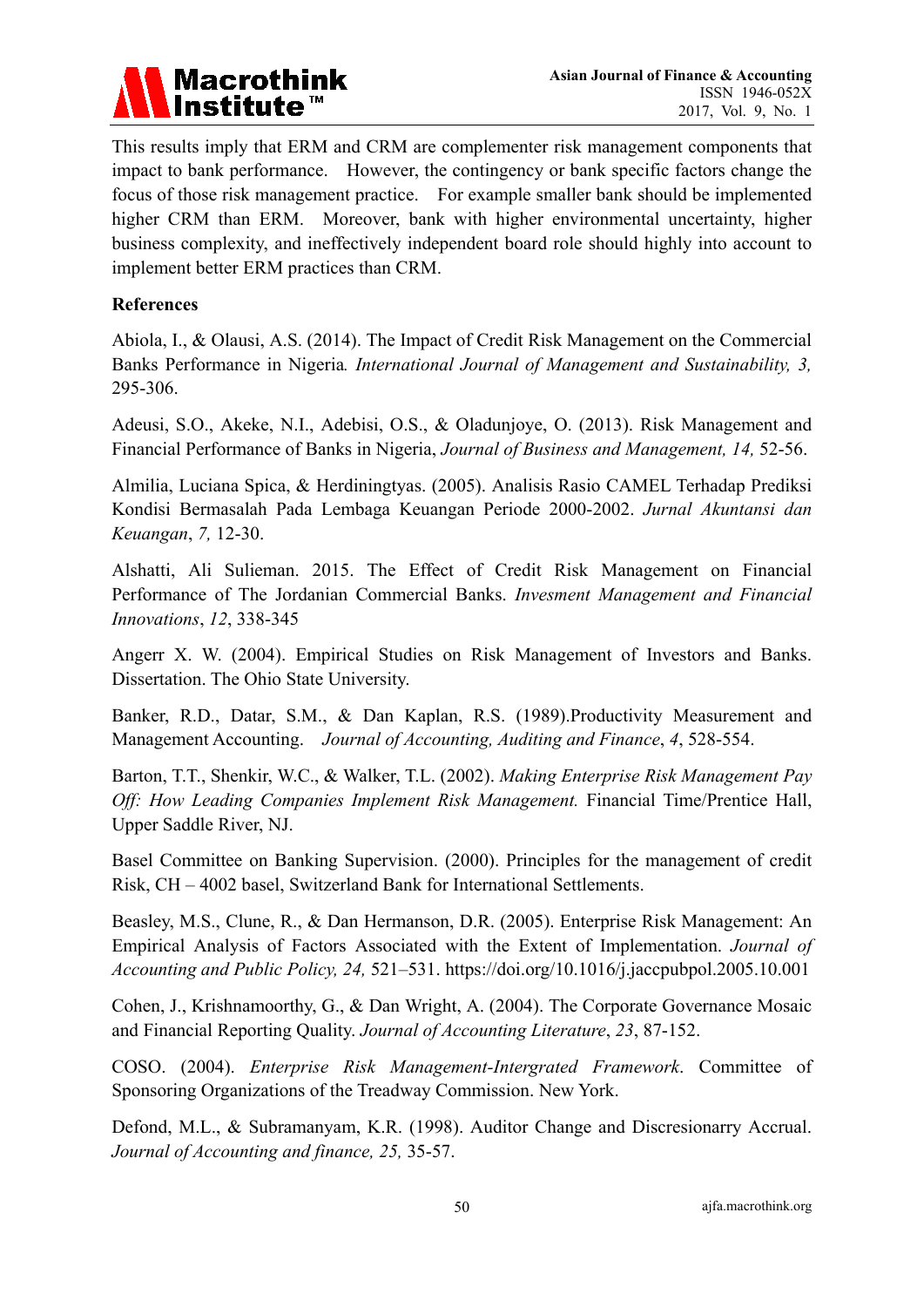

Doyle, J., Ge, W., & Mcvay, S. (2007). Determinants of weaknesses in internal control over financial reporting. *Journal of Accounting and Economics*, *44*, 193-223. https://doi.org/10.1016/j.jacceco.2006.10.003

Fama, E. F., & Jensen, M. C. (1983). Separation of Ownership and Control. *Journal of Law and Economics, 26,* 301-325. https://doi.org/10.1086/467037

Fan, L., & Yijun, Z. (2014). *The Impact of credit risk management on profitability of commercial banks: A study of Europe*, Umea School of Business and Economics: Available at: http://www.diva-portal. org.

Fitrianti, H. (2013). *Pengaruh Enterprise Risk Management (ERM), Ukuran Perusahaan, Leverage dan Profitabilitas terhadap Nilai Perusahaan*. Undergraduate Thesis of Faculty Economis and Business, Bengkulu University.

Fraser, D. R. B. E., & Kolari, J. W. (2001). *Commercial Banking : The Management of Risk*. South-Western College Publishing, Cincinnati, Ohio.

Gerloff, E.A, Muir, N.K, & Dan Bodensteiner, W.D. (1991). Three Components of Perceived Environmental Uncertainty: An Exploratory Analisys of The Effects of Aggregation. *Journal of Management*, *17*, 749-768. https://doi.org/10.1177/014920639101700408

Gong, Guonjin. (2009). The Association Between Management Earnings Forecast Errors and Accruals. *The Accounting Review, 84, 497-530*. https://doi.org/10.2308/accr.2009.84.2.497

Gordon, L.A., & V.K. Narayanan. (1984). Management Accounting Systems, Perceived Environmental Uncertainty and Organization Structure: An Empirical Investigation. *Accounting Organizations and Society*, *9,* 259–285. https://doi.org/10.1016/0361-3682(84)90028-X

Gordon, L. A., Loeb, M. P., & Tseng, C. Y. (2009). Enterprise risk management and firm performance: A contingency perspective. *Journal of Accounting and Public Policy*, *28,*  301-327. https://doi.org/10.1016/j.jaccpubpol.2009.06.006

Hair, J., Anderson, R.E., Tatham, R.L., & Black, W.C. (1998). *Multivariate Data Analysis*, Prentice Hall Internasional. Inc, New Jersey.

Herawaty, V. (2008). Peran Praktek Corporate Governance Sebagai Moderating Variable dari Pengaruh Earnings Management Terhadap Nilai Perusahaan. *Jurnal Akuntansi dan Keuangan*, *10,* 97-108.

Husain., Saiful., Abdullah., & Aisyah, Siti. (2013). *Model Manajemen Risiko Perusahaan (Enterprise Risk Management) di Indonesia*. Research Report, Universitas Bengkulu.

Jones, J.J. (1991). Earnings Management During Import Relief Investigation. *Journal of Accounting Research*, *29,* 193-228. https://doi.org/10.2307/2491047

Kiymaz, H. (2006). The Impact of Announced Motives, Financial Distress, and Industry Affiliation on Shareholders' Wealth: Evidence from Large Sell-offs. *Quarterly Journal of*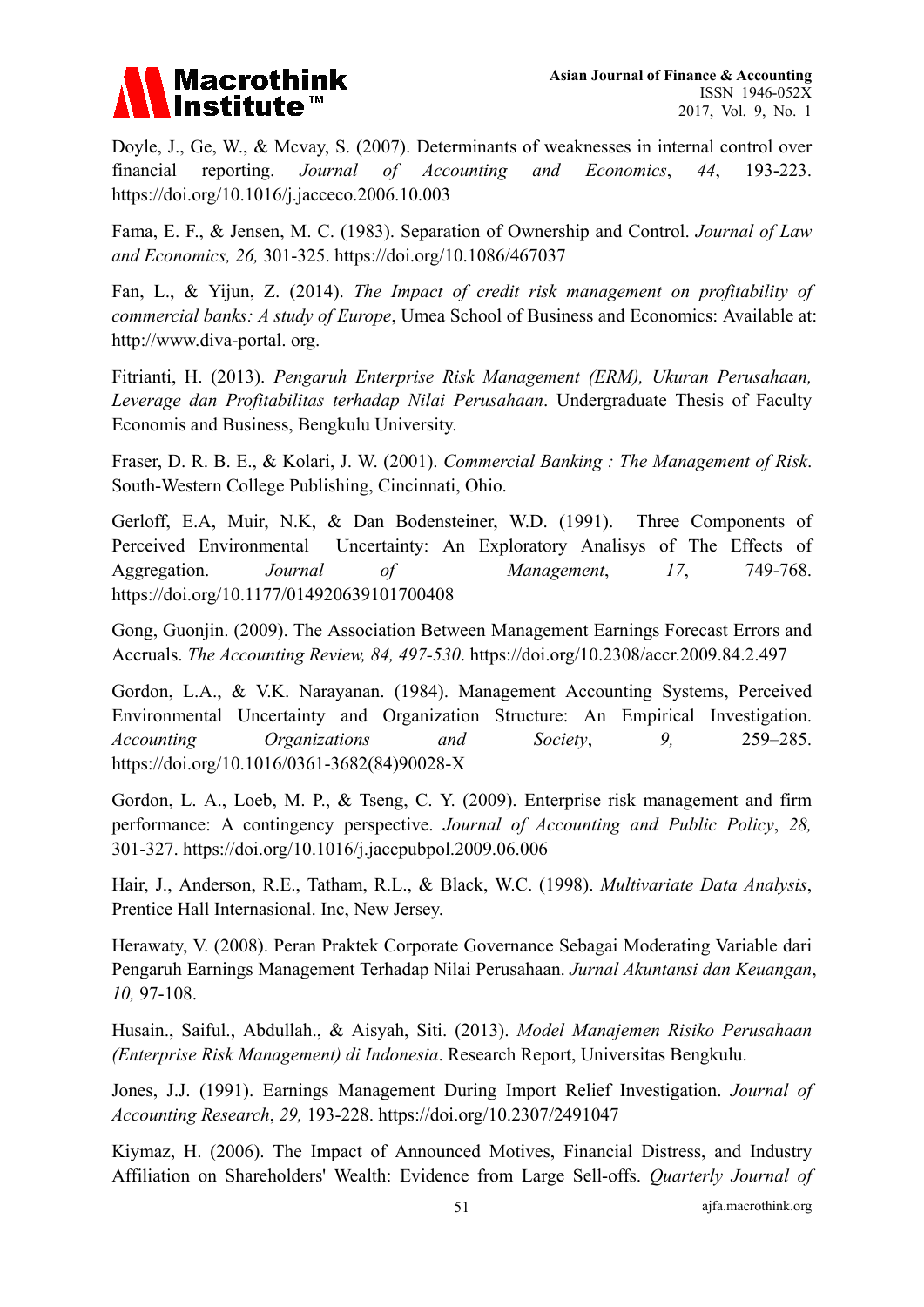

*Business and Economics*, *45,* 69-89.

Kurawa, J.M., & Garba, S. (2014). An Evaluation of the Effect of Credit Risk Management (CRM) on the Profitability of Nigerian Banks, *Journal of Modern Accounting and Auditing, 10,* 104-115.

Lam, J. (2001). The CRO is Here to Stay. *Risk Management, 48,* 16-22.

Lawrence, P.R., & Lorsch, J.W. (1967). *Organization and Environment: Managing Differentiation and Integration* Boston, MA, Harvard University Press.

Lesmana, Iwan, (2006), *Model Manajemen Risiko Kredit Komersial/ Korporasi Jangka Pendek Bank Umum Swasta Nasional*, Doctoral Thesis, Universitas Gunadarma.

Merchant, KA. (1981). The Design of Corporate Budgeting System: Influences on Managerial Behaviour and Performances. *The Accounting Review,* 813-829.

Meulbroek, L.K. (2002). *Integrated Risk Management for the Firm: A Senior Manager's Guide*. (Online) (Accesed on February 9<sup>th</sup>, 2013). https://doi.org/10.2139/ssrn.301331

Miccolis, J., & Shah, S. (2000). *Enterprise Risk Management: An Analytic Approach*. Tillinghast-Towers Perri

Miccolis, J., & Shah, S. (2001). *Risk Value Insights:Creating value through enterprise risk management-A practical approach for the insurance industry*. Tillinghast-TowersPerrin Monograph

Ogboi, Ch., & Unuafe, O.K. (2013). Impact of Credit Risk Management and Capital Adequacy on the Financial Performance of Commercial Banks in Nigeria, *Journal of Emerging Issues in Economics, Finance and Banking, 2,* 703-717.

O'Keefe, T.B., King, R.D., & Dan Gaver, K.M. (1994). Audit Fees, Industry Specialization, and Compliance with GAAS Reporting Standards. *Journal of Auditing, 13,* 41-55.

Otley D. T. (1980). *The Contingency Theory of Management Accounting : Achievement and Prognosis. Accounting,* Organizational Behaviour Heinemann, London. https://doi.org/10.1016/0361-3682(80)90040-9

Pagach, D., & Warr, R. (2011).The characteristics of firms that hire chief risk officers. *Journal of Risk and Insurance*, *78,* 185-211. https://doi.org/10.1111/j.1539-6975.2010.01378.x

Pathan S. (2009). Strong Boards, CEO Power and Bank Risk-taking, *Journal of Banking and Finance, 33,* 1340–1350. https://doi.org/10.1016/j.jbankfin.2009.02.001

Poudel, R.P. (2012). The impact of credit risk management on financial performance of commercial banks in Nepal, *International Journal of Arts and Commerce, 1,* 9-15. *Available at: http://www.ijac.org.uk/images*.

Rafika, I. (2012). *Pengaruh Good Corporate Governance terhadap Nilai Perusahaan dengan Enterprise Risk Management sebagai Variabel Intervening*. Undergraduate Thesis of Faculty